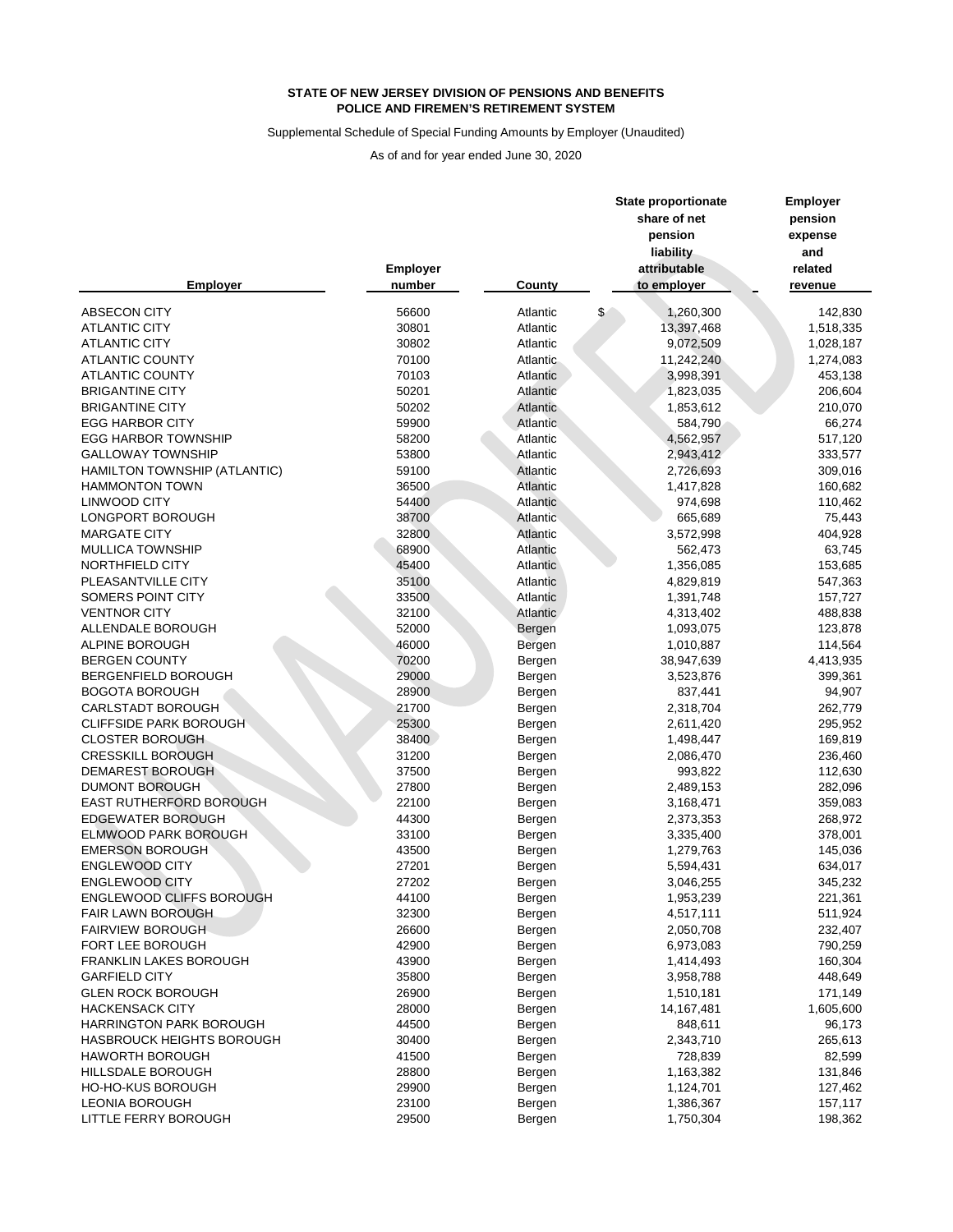## Supplemental Schedule of Special Funding Amounts by Employer (Unaudited)

|                                       |                 |                   | <b>State proportionate</b> | <b>Employer</b> |  |
|---------------------------------------|-----------------|-------------------|----------------------------|-----------------|--|
|                                       |                 |                   | share of net               | pension         |  |
|                                       |                 |                   | pension                    | expense         |  |
|                                       |                 |                   | liability                  | and             |  |
|                                       | <b>Employer</b> |                   | attributable               | related         |  |
| <b>Employer</b>                       | number          | County            | to employer                | revenue         |  |
| <b>LODI BOROUGH</b>                   | 41100           | Bergen            | \$<br>3,270,749            | 370,674         |  |
| <b>LYNDHURST TOWNSHIP</b>             | 24800           | Bergen            | 3,295,617                  | 373,492         |  |
| <b>MAHWAH TOWNSHIP</b>                | 30600           | Bergen            | 4,026,975                  | 456,377         |  |
| MAYWOOD BOROUGH                       | 37400           | Bergen            | 1,773,937                  | 201,040         |  |
| MIDLAND PARK BOROUGH                  | 54000           | Bergen            | 1,110,905                  | 125,899         |  |
| MONTVALE BOROUGH                      | 24300           | Bergen            | 1,672,448                  | 189,538         |  |
| MOONACHIE BOROUGH                     | 48000           | Bergen            | 1,456,105                  | 165,020         |  |
| NEW MILFORD BOROUGH                   | 27300           | <b>Bergen</b>     | 2,100,964                  | 238,102         |  |
| NORTH ARLINGTON BOROUGH               | 34000           | Bergen            | 1,977,644                  | 224,126         |  |
| NORTHVALE BOROUGH                     | 48400           | Bergen            | 1,059,902                  | 120,119         |  |
| NORWOOD BOROUGH                       | 43700           | Bergen            | 1,074,856                  | 121,813         |  |
| OAKLAND BOROUGH                       | 49600           | Bergen            | 1,796,201                  | 203,563         |  |
| OLD TAPPAN BOROUGH                    | 48900           | Bergen            | 973,452                    | 110,321         |  |
| ORADELL BOROUGH                       | 23200           | Bergen            | 1,566,862                  | 177,572         |  |
| PALISADES PARK BOROUGH                | 35000           | Bergen            | 2,287,491                  | 259,241         |  |
| PARAMUS BOROUGH                       | 27400           | Bergen            | 7,489,128                  | 848,743         |  |
| PARK RIDGE BOROUGH                    | 43200           |                   | 1,433,979                  | 162,513         |  |
| <b>RAMSEY BOROUGH</b>                 | 36800           | Bergen            |                            |                 |  |
|                                       |                 | Bergen            | 2,472,041                  | 280,156         |  |
| RIDGEFIELD BOROUGH                    | 27500           | Bergen            | 2,143,407                  | 242,912         |  |
| RIDGEFIELD PARK VILLAGE               | 35200           | Bergen            | 2,075,380                  | 235,203         |  |
| RIDGEWOOD VILLAGE                     | 32000           | Bergen            | 5,913,930                  | 670,226         |  |
| RIVER EDGE BOROUGH                    | 20100           | Bergen            | 1,568,409                  | 177,748         |  |
| RIVER VALE TOWNSHIP                   | 48300           | Bergen            | 1,447,699                  | 164,068         |  |
| ROCHELLE PARK TOWNSHIP                | 42800           | Bergen            | 1,506,560                  | 170,738         |  |
| RUTHERFORD BOROUGH                    | 31600           | Bergen            | 2,795,853                  | 316,854         |  |
| SADDLE BROOK TOWNSHIP                 | 24400           | Bergen            | 2,468,072                  | 279,707         |  |
| SADDLE RIVER BOROUGH                  | 50400           | Bergen            | 1,396,598                  | 158,276         |  |
| SOUTH HACKENSACK TOWNSHIP             | 50600           | Bergen            | 1,235,329                  | 140,000         |  |
| <b>TEANECK TOWNSHIP</b>               | 21500           | Bergen            | 11,602,444                 | 1,314,905       |  |
| <b>TENAFLY BOROUGH</b>                | 31400           | Bergen            | 2,630,966                  | 298,167         |  |
| UPPER SADDLE RIVER BORO               | 48800           | Bergen            | 1,409,300                  | 159,716         |  |
| <b>WALDWICK BOROUGH</b>               | 49001           | Bergen            | 1,013,310                  | 114,838         |  |
| <b>WALLINGTON BOROUGH</b>             | 34600           | Bergen            | 1,561,942                  | 177,015         |  |
| <b>WASHINGTON TOWNSHIP (BERGEN)</b>   | 46900           | Bergen            | 1,404,893                  | 159,216         |  |
| <b>WESTWOOD BOROUGH</b>               | 40200           | Bergen            | 1,718,071                  | 194,709         |  |
| WOODCLIFF LAKE BOROUGH                | 47000           | Bergen            | 1,226,681                  | 139,020         |  |
| WOOD-RIDGE BOROUGH                    | 33300           | Bergen            | 1,916,431                  | 217,189         |  |
| <b>WYCKOFF TOWNSHIP</b>               | 47200           | Bergen            | 1,666,470                  | 188,861         |  |
| BEVERLY CITY_MUNICIPAL BLDG           | 36600           | <b>Burlington</b> | 350,935                    | 39,771          |  |
| <b>BORDENTOWN CITY</b>                | 37900           | Burlington        | 590,232                    | 66,891          |  |
| <b>BORDENTOWN FIRE DISTRICT 1</b>     | 63800           | <b>Burlington</b> | 257,404                    | 29,172          |  |
| <b>BORDENTOWN TWP</b>                 | 52200           | <b>Burlington</b> | 1,396,864                  | 158,307         |  |
| <b>BORDENTOWN TWP FIRE DISTRICT 2</b> | 63700           | <b>Burlington</b> | 529,796                    | 60,042          |  |
| <b>BURLINGTON CITY</b>                | 41300           | <b>Burlington</b> | 1,688,876                  | 191,400         |  |
| BURLINGTON COUNTY/PAYROLL DEPT        | 70300           | <b>Burlington</b> | 7,241,269                  | 820,653         |  |
| BURLINGTON COUNTY/PAYROLL DEPT        | 70303           | <b>Burlington</b> | 2,075,028                  | 235,163         |  |
| <b>BURLINGTON TOWNSHIP</b>            | 54500           | <b>Burlington</b> | 2,526,123                  | 286,285         |  |
| <b>CHESTERFIELD TOWNSHIP</b>          | 76000           | <b>Burlington</b> | 451,356                    | 51,152          |  |
| CHESTERFIELD-HAM. FIRE DIST. 1        | 85202           | <b>Burlington</b> | 155,196                    | 17,588          |  |
| <b>CINNAMINSON TOWNSHIP</b>           | 29200           | <b>Burlington</b> | 1,471,127                  | 166,723         |  |
| <b>CINNAMINSON TWP FIRE DIST 1</b>    | 64200           | <b>Burlington</b> | 726,127                    | 82,292          |  |
| <b>DELANCO TOWNSHIP</b>               | 45300           | Burlington        | 680,078                    | 77,073          |  |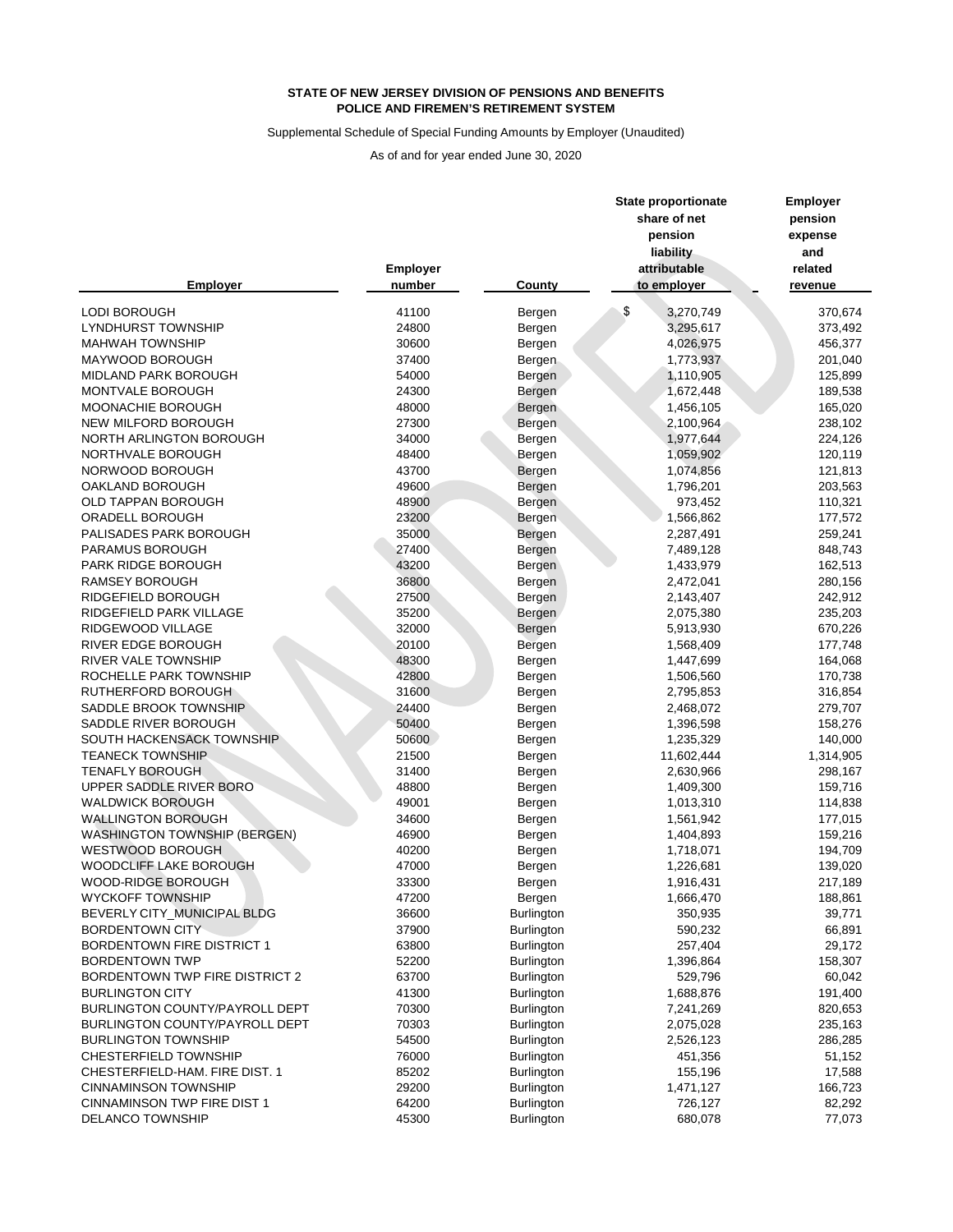#### Supplemental Schedule of Special Funding Amounts by Employer (Unaudited)

|                                       |                 |                   | <b>State proportionate</b><br>share of net | <b>Employer</b><br>pension |  |
|---------------------------------------|-----------------|-------------------|--------------------------------------------|----------------------------|--|
|                                       |                 |                   | pension                                    | expense                    |  |
|                                       |                 |                   | liability                                  | and                        |  |
|                                       | <b>Employer</b> |                   | attributable                               | related                    |  |
| <b>Employer</b>                       | number          | County            | to employer                                | revenue                    |  |
| <b>DELRAN TOWNSHIP</b>                | 61700           | <b>Burlington</b> | 1,655,372<br>\$                            | 187,603                    |  |
| <b>EASTAMPTON TOWNSHIP</b>            | 59000           | <b>Burlington</b> | 753,260                                    | 85,367                     |  |
| <b>EDGEWATER PARK TOWNSHIP</b>        | 61800           | <b>Burlington</b> | 653,460                                    | 74,057                     |  |
| <b>EVESHAM TOWNSHIP</b>               | 55200           | <b>Burlington</b> | 6,394,606                                  | 724,701                    |  |
| <b>FLORENCE TOWNSHIP</b>              | 36300           | <b>Burlington</b> | 1,597,120                                  | 181,002                    |  |
| FLORENCE TWP. FIRE DIST. 1            | 77600           | <b>Burlington</b> | 202,215                                    | 22,917                     |  |
| <b>LUMBERTON TOWNSHIP</b>             | 61400           | <b>Burlington</b> | 932,070                                    | 105,631                    |  |
| MANSFIELD TOWNSHIP (BURLINGTON)       | 68300           | <b>Burlington</b> | 641,078                                    | 72,653                     |  |
| <b>MAPLE SHADE TOWNSHIP</b>           | 29300           | <b>Burlington</b> | 1,833,218                                  | 207,759                    |  |
| <b>MEDFORD LAKES BOROUGH</b>          | 62900           | Burlington        | 391,776                                    | 44,400                     |  |
| MEDFORD TOWNSHIP                      | 49500           | Burlington        | 2,353,886                                  | 266,766                    |  |
| MOORESTOWN TOWNSHIP                   | 39600           | <b>Burlington</b> | 1,996,156                                  | 226,224                    |  |
| MOORESTOWN TWP FIRE DISTRICT 2        | 79700           | <b>Burlington</b> | 61,994                                     | 7,026                      |  |
| MOUNT HOLLY TOWNSHIP                  | 39800           | <b>Burlington</b> | 1,107,094                                  | 125,467                    |  |
| MOUNT LAUREL FIRE DISTRICT 1          | 75300           | <b>Burlington</b> | 2,373,750                                  | 269,017                    |  |
| MOUNT LAUREL TOWNSHIP                 | 49900           | <b>Burlington</b> | 3,868,205                                  | 438,384                    |  |
| NEW HANOVER TOWNSHIP                  | 69200           | <b>Burlington</b> | 74,548                                     | 8,449                      |  |
| NORTH HANOVER TOWNSHIP                | 69300           | <b>Burlington</b> | 303,934                                    | 34,445                     |  |
| PALMYRA BOROUGH                       | 38300           | <b>Burlington</b> | 781,711                                    | 88,591                     |  |
| PEMBERTON BOROUGH                     | 69700           | Burlington        | 188,433                                    | 21,355                     |  |
| PEMBERTON TOWNSHIP                    | 62800           | <b>Burlington</b> | 2,150,614                                  | 243,729                    |  |
| <b>RIVERSIDE TOWNSHIP</b>             | 25100           | <b>Burlington</b> | 787,997                                    | 89,304                     |  |
| <b>RIVERTON BOROUGH</b>               | 37100           | <b>Burlington</b> | 252,769                                    | 28,646                     |  |
| SPRINGFIELD TOWNSHIP (BURL)           | 72800           | <b>Burlington</b> | 409,041                                    | 46,357                     |  |
| <b>WESTAMPTON TOWNSHIP</b>            | 62200           | Burlington        | 1,676,968                                  | 190,051                    |  |
| <b>WILLINGBORO TOWNSHIP</b>           | 49100           | <b>Burlington</b> | 4,976,123                                  | 563,944                    |  |
| <b>AUDUBON BOROUGH</b>                | 23400           | Camden            | 905,491                                    | 102,619                    |  |
| <b>BARRINGTON BOROUGH</b>             | 48100           | Camden            | 744,698                                    | 84,397                     |  |
| <b>BELLMAWR BOROUGH</b>               | 37300           | Camden            | 1,207,609                                  | 136,858                    |  |
| <b>BERLIN BOROUGH</b>                 | 52800           | Camden            | 845,237                                    | 95,791                     |  |
| <b>BERLIN TOWNSHIP</b>                | 52300           | Camden            | 841,440                                    | 95,360                     |  |
| <b>BROOKLAWN BOROUGH</b>              | 47300           | Camden            | 263,746                                    | 29,890                     |  |
| <b>CAMDEN CITY</b>                    | 21202           | Camden            | 9,670,045                                  | 1,095,906                  |  |
| CAMDEN CO BD OF CHOSEN FRHLDRS        | 70401           | Camden            | 18,767,702                                 | 2,126,943                  |  |
| CAMDEN CO BD OF CHOSEN FRHLDRS        | 70403           | Camden            | 5,130,054                                  | 581,389                    |  |
| CAMDEN CO BD. OF CH FREEHOLDERS       | 70402           | Camden            | 42,682                                     | 4,837                      |  |
| CAMDEN COUNTY REGIONAL POLICE         | 70404           | Camden            | 12,650,587                                 | 1,433,691                  |  |
| <b>CHERRY HILL FIRE DIST 13</b>       | 75800           | Camden            | 5,185,623                                  | 587,687                    |  |
| <b>CHERRY HILL TOWNSHIP</b>           | 33000           | Camden            | 7,891,811                                  | 894,379                    |  |
| <b>CHESILHURST BOROUGH</b>            | 59800           | Camden            | 329,481                                    | 37,340                     |  |
| <b>CLEMENTON BOROUGH</b>              | 64400           | Camden            | 479,116                                    | 54,298                     |  |
| COLLINGSWOOD BOROUGH                  | 25801           | Camden            | 1,077,125                                  | 122,071                    |  |
| COLLINGSWOOD BOROUGH                  | 25802           | Camden            | 732,329                                    | 82,995                     |  |
| <b>GIBBSBORO BOROUGH</b>              | 65600           | Camden            | 173,911                                    | 19,709                     |  |
| <b>GLOUCESTER CITY</b>                | 32200           | Camden            | 2,587,792                                  | 293,274                    |  |
| <b>GLOUCESTER TOWNSHIP</b>            | 48600           | Camden            | 7,740,342                                  | 877,213                    |  |
| <b>GLOUCESTER TWP FIRE DISTRICT 2</b> | 75900           | Camden            | 306,625                                    | 34,750                     |  |
| <b>GLOUCESTER TWP FIRE DISTRICT 4</b> | 65700           | Camden            | 270,351                                    | 30,639                     |  |
| <b>GLOUCESTER TWP FIRE DISTRICT 5</b> | 77000           | Camden            | 236,474                                    | 26,800                     |  |
| <b>GLOUCESTER TWP FIRE DISTRICT 6</b> | 76100           | Camden            | 166,417                                    | 18,860                     |  |
| HADDON HEIGHTS BOROUGH                | 40500           | Camden            | 819,046                                    | 92,822                     |  |
| <b>HADDON TOWNSHIP</b>                | 22200           | Camden            | 1,405,333                                  | 159,266                    |  |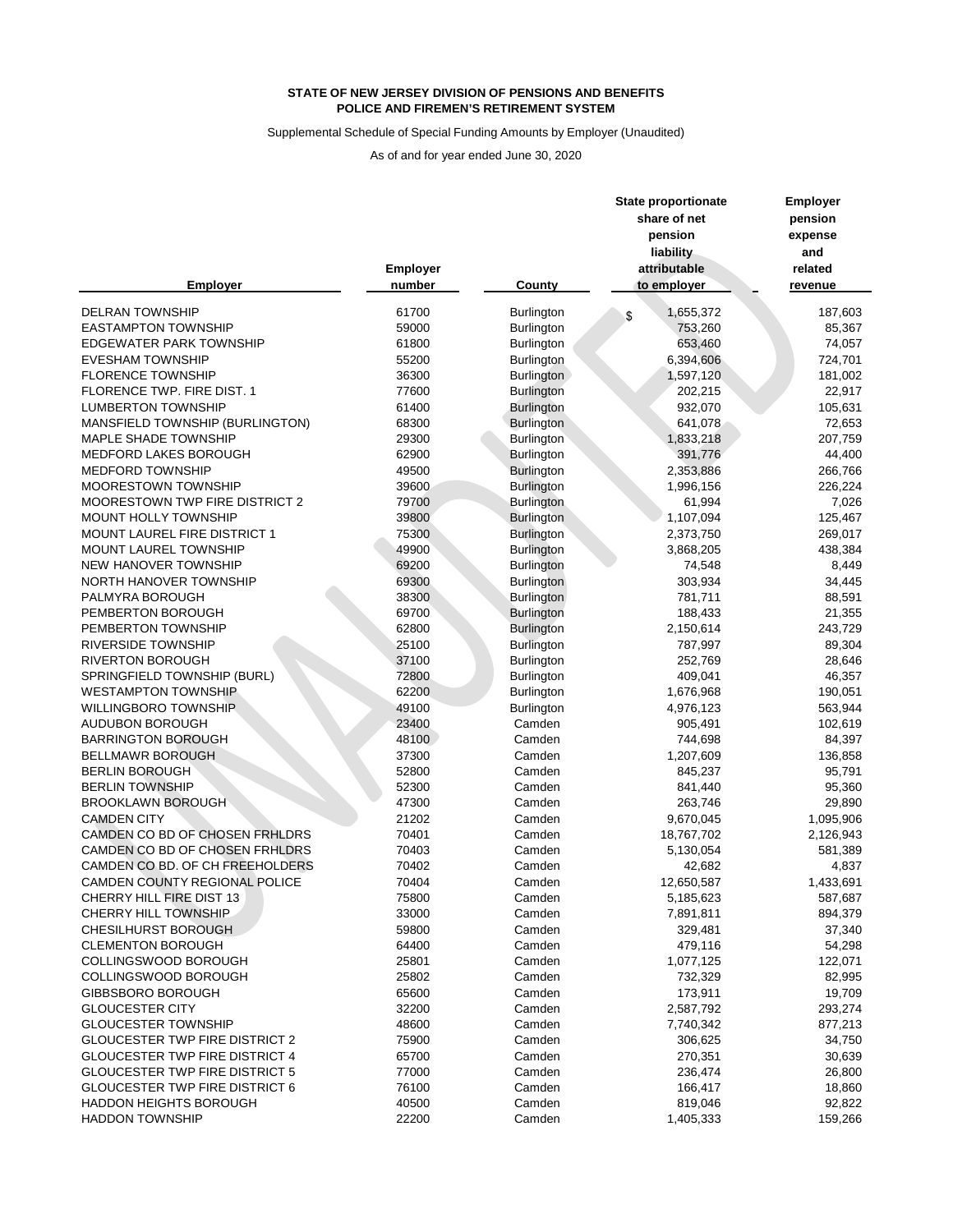## Supplemental Schedule of Special Funding Amounts by Employer (Unaudited)

|                                    |                 |               | <b>State proportionate</b><br>share of net<br>pension | <b>Employer</b><br>pension<br>expense |  |
|------------------------------------|-----------------|---------------|-------------------------------------------------------|---------------------------------------|--|
|                                    |                 |               | liability                                             | and                                   |  |
|                                    | <b>Employer</b> |               | attributable                                          | related                               |  |
| <b>Employer</b>                    | number          | <b>County</b> | to employer                                           | revenue                               |  |
| <b>HADDON TWP FIRE DISTRICT 1</b>  | 85102           | Camden        | 71,258<br>\$                                          | 8,076                                 |  |
| HADDONFIELD BOROUGH                | 38600           | Camden        | 1,104,278                                             | 125,148                               |  |
| <b>HI-NELLA BOROUGH</b>            | 77100           | Camden        | 42,913                                                | 4,863                                 |  |
| <b>LAUREL SPRINGS BOROUGH</b>      | 67800           | Camden        | 337,497                                               | 38,249                                |  |
| LAWNSIDE BOROUGH                   | 68000           | Camden        | 266,463                                               | 30,198                                |  |
| LINDENWOLD BOROUGH                 | 55300           | Camden        | 2,156,570                                             | 244,404                               |  |
| <b>MAGNOLIA BOROUGH</b>            | 60800           | Camden        | 551,195                                               | 62,467                                |  |
| MERCHANTVILLE BOROUGH              | 38900           | Camden        | 660,004                                               | 74,798                                |  |
| MOUNT EPHRAIM BOROUGH              | 37200           | Camden        | 582,044                                               | 65,963                                |  |
| OAKLYN BOROUGH                     | 33600           | Camden        | 553,295                                               | 62,705                                |  |
| PENNSAUKEN TOWNSHIP                | 20900           | Camden        | 5,117,350                                             | 579,949                               |  |
| PINE HILL BOROUGH                  | 55100           | Camden        | 1,062,544                                             | 120,418                               |  |
| PINE HILL FIRE DISTRICT 1          | 77200           | Camden        | 63,827                                                |                                       |  |
|                                    |                 |               |                                                       | 7,233                                 |  |
| RUNNEMEDE BOROUGH                  | 38500           | Camden        | 908,394                                               | 102,948                               |  |
| SOMERDALE BOROUGH                  | 61000           | Camden        | 706,987                                               | 80,123                                |  |
| <b>STRATFORD BOROUGH</b>           | 61500           | Camden        | 758,001                                               | 85,904                                |  |
| <b>VOORHEES TOWNSHIP</b>           | 53100           | Camden        | 4,325,845                                             | 490,248                               |  |
| WATERFORD TOWNSHIP                 | 53200           | Camden        | 1,107,999                                             | 125,569                               |  |
| <b>WINSLOW TOWNSHIP</b>            | 53500           | Camden        | 4,516,642                                             | 511,871                               |  |
| <b>WINSLOW TWP FIRE DISTRICT 1</b> | 79902           | Camden        | 1,002,960                                             | 113,665                               |  |
| WOODLYNNE BOROUGH                  | 51400           | Camden        | 158,661                                               | 17,981                                |  |
| <b>AVALON BOROUGH</b>              | 57400           | Cape May      | 881,697                                               | 99,923                                |  |
| <b>CAPE MAY CITY</b>               | 44400           | Cape May      | 1,736,847                                             | 196,837                               |  |
| <b>CAPE MAY COUNTY</b>             | 70500           | Cape May      | 6,769,611                                             | 767,200                               |  |
| LOWER TOWNSHIP                     | 57600           | Cape May      | 2,327,658                                             | 263,793                               |  |
| <b>MIDDLE TOWNSHIP</b>             | 57900           | Cape May      | 2,635,272                                             | 298,655                               |  |
| NORTH WILDWOOD CITY                | 26000           | Cape May      | 1,815,784                                             | 205,783                               |  |
| <b>OCEAN CITY</b>                  | 20700           | Cape May      | 7,185,917                                             | 814,380                               |  |
| <b>SEA ISLE CITY</b>               | 57700           | Cape May      | 1,253,608                                             | 142,071                               |  |
| STONE HARBOR BOROUGH               | 57500           | Cape May      | 641,904                                               | 72,747                                |  |
| WEST WILDWOOD BOROUGH              | 59200           | Cape May      | 141,335                                               | 16,018                                |  |
| <b>WILDWOOD CITY</b>               | 34900           | Cape May      | 3,244,756                                             | 367,728                               |  |
| WILDWOOD CREST BOROUGH             | 53700           | Cape May      | 933,966                                               | 105,846                               |  |
| <b>BRIDGETON CITY</b>              | 36200           | Cumberland    | 3,753,626                                             | 425,398                               |  |
| <b>CUMBERLAND COUNTY</b>           | 70600           | Cumberland    | 5,966,405                                             | 676,173                               |  |
| <b>CUMBERLAND COUNTY</b>           | 70603           | Cumberland    | 1,720,346                                             | 194,967                               |  |
| <b>MILLVILLE CITY</b>              | 22600           | Cumberland    | 3,583,459                                             | 406,113                               |  |
| <b>VINELAND CITY</b>               | 26500           | Cumberland    | 8,340,530                                             | 945,232                               |  |
| <b>BELLEVILLE TOWNSHIP</b>         | 35400           | Essex         | 10,257,163                                            | 1,162,444                             |  |
| <b>BLOOMFIELD TOWNSHIP</b>         | 32700           | Essex         | 12,247,758                                            | 1,388,038                             |  |
| CALDWELL BOROUGH                   | 40800           | <b>Essex</b>  | 1,425,200                                             | 161,518                               |  |
| <b>CEDAR GROVE TOWNSHIP</b>        | 28700           | Essex         | 2,149,792                                             | 243,636                               |  |
| <b>EAST ORANGE CITY</b>            | 23800           | <b>Essex</b>  | 18,569,061                                            | 2,104,431                             |  |
| <b>ESSEX COUNTY</b>                | 70700           | <b>Essex</b>  | 53,089,051                                            | 6,016,581                             |  |
| <b>ESSEX COUNTY COLLEGE</b>        | 62700           | Essex         | 275,548                                               |                                       |  |
| <b>ESSEX FELLS BOROUGH</b>         | 27900           | Essex         |                                                       | 31,228                                |  |
|                                    |                 |               | 898,249                                               | 101,798                               |  |
| <b>FAIRFIELD TOWNSHIP (ESSEX)</b>  | 36700           | Essex         | 2,252,074                                             | 255,227                               |  |
| <b>GLEN RIDGE BOROUGH</b>          | 25500           | Essex         | 1,299,005                                             | 147,216                               |  |
| <b>IRVINGTON TOWNSHIP</b>          | 29100           | <b>Essex</b>  | 15,350,366                                            | 1,739,657                             |  |
| <b>LIVINGSTON TOWNSHIP</b>         | 36000           | <b>Essex</b>  | 5,084,044                                             | 576,175                               |  |
| MAPLEWOOD TOWNSHIP                 | 23900           | Essex         | 6,257,796                                             | 709,196                               |  |
| <b>MILLBURN TOWNSHIP</b>           | 26300           | <b>Essex</b>  | 6,406,803                                             | 726,083                               |  |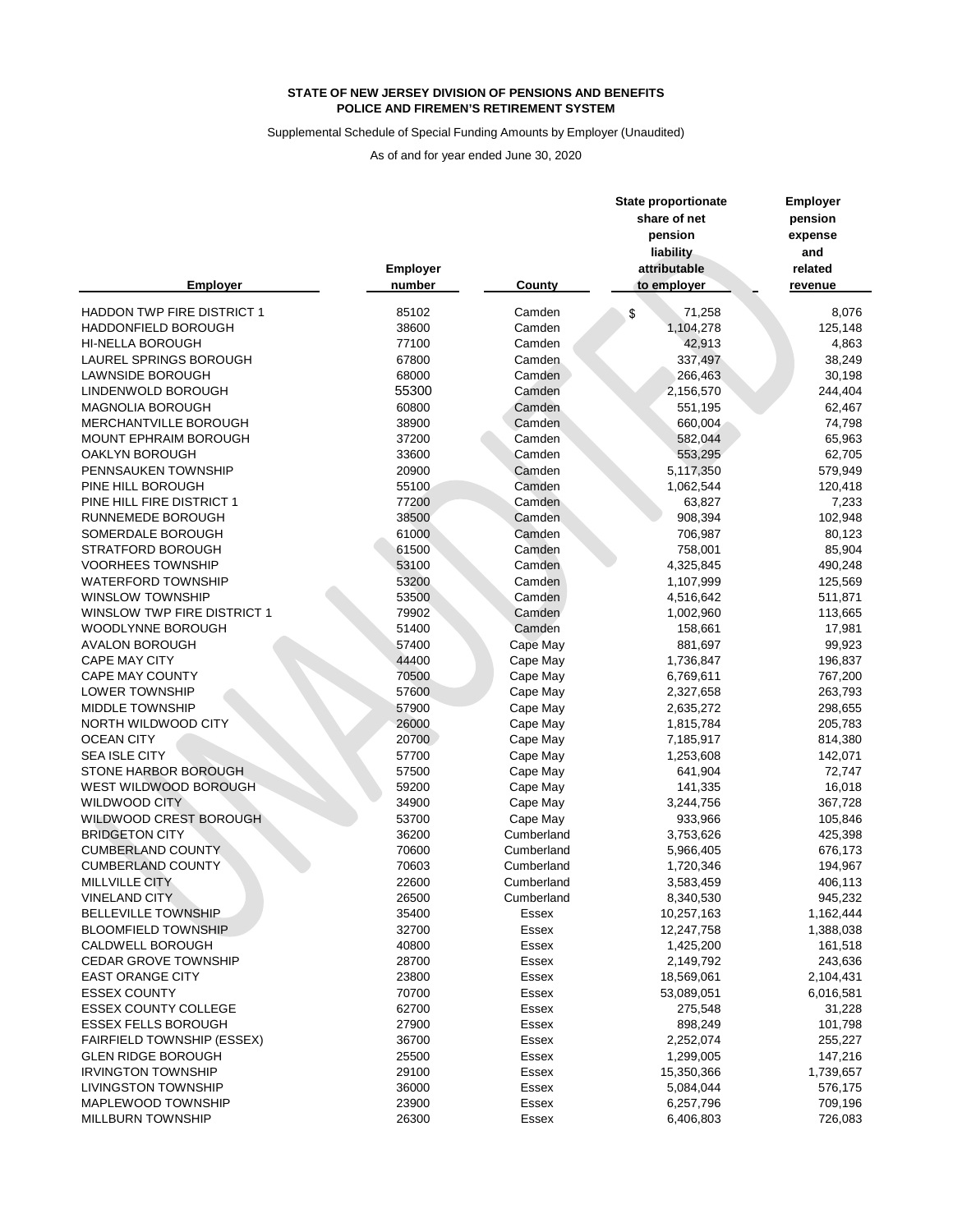## Supplemental Schedule of Special Funding Amounts by Employer (Unaudited)

|                                        |                 |              | <b>State proportionate</b> | <b>Employer</b> |  |
|----------------------------------------|-----------------|--------------|----------------------------|-----------------|--|
|                                        |                 |              | share of net               | pension         |  |
|                                        |                 |              | pension                    | expense         |  |
|                                        |                 |              | liability                  | and             |  |
|                                        | <b>Employer</b> |              | attributable               | related         |  |
| <b>Employer</b>                        | number          | County       | to employer                | revenue         |  |
| <b>MONTCLAIR TOWNSHIP</b>              | 28300           | <b>Essex</b> | \$<br>12,230,402           | 1,386,071       |  |
| <b>NEWARK CITY</b>                     | 21101           | <b>Essex</b> | 59,827,932                 | 6,780,302       |  |
| <b>NEWARK CITY</b>                     | 21102           | Essex        | 37,394,227                 | 4,237,887       |  |
| NORTH CALDWELL BOROUGH                 | 38000           | Essex        | 1,048,485                  | 118,825         |  |
| <b>NUTLEY TOWNSHIP</b>                 | 32500           | <b>Essex</b> | 6,435,108                  | 729,291         |  |
| <b>ORANGE CITY</b>                     | 24900           | <b>Essex</b> | 10,478,953                 | 1,187,580       |  |
| ROSELAND BOROUGH                       | 43600           | <b>Essex</b> | 1,716,461                  | 194,527         |  |
| SOUTH ORANGE VILLAGE                   | 35600           | Essex        | 4,567,346                  | 517,617         |  |
| <b>VERONA TOWNSHIP</b>                 | 34200           | Essex        | 2,124,116                  | 240,726         |  |
| WEST CALDWELL TOWNSHIP                 | 36100           | <b>Essex</b> | 1,744,738                  | 197,731         |  |
| <b>WEST ORANGE TOWNSHIP</b>            | 24700           | <b>Essex</b> | 10,976,006                 | 1,243,911       |  |
| <b>CLAYTON BOROUGH</b>                 | 64300           | Gloucester   | 660,950                    | 74,905          |  |
| DEPTFORD TOWNSHIP                      | 63000           | Gloucester   | 3,180,898                  | 360,491         |  |
| DEPTFORD TWP FIRE DISTRICT             | 64900           | Gloucester   | 671,379                    | 76,087          |  |
| <b>EAST GREENWICH TOWNSHIP</b>         | 59300           | Gloucester   | 802,043                    | 90,896          |  |
| <b>ELK TOWNSHIP</b>                    | 60900           | Gloucester   | 486,546                    | 55,140          |  |
| FRANKLIN TOWNSHIP (GLOUCESTER)         | 56500           | Gloucester   | 1,484,046                  | 168,187         |  |
| <b>GLASSBORO BOROUGH</b>               | 45201           | Gloucester   | 2,550,838                  | 289,086         |  |
| <b>GLASSBORO BOROUGH</b>               | 45202           | Gloucester   | 324,523                    | 36,778          |  |
| <b>GLOUCESTER COUNTY</b>               | 70800           | Gloucester   | 6,110,221                  | 692,471         |  |
| <b>GLOUCESTER COUNTY</b>               | 70803           | Gloucester   | 2,196,082                  | 248,882         |  |
| <b>GREENWICH TOWNSHIP (GLOUCESTER)</b> | 45000           | Gloucester   | 903,603                    | 102,405         |  |
| <b>HARRISON TOWNSHIP (GLOUCESTER)</b>  | 60000           | Gloucester   | 1,110,210                  | 125,820         |  |
| <b>LOGAN TOWNSHIP</b>                  | 57000           | Gloucester   | 1,016,434                  | 115,192         |  |
| <b>MANTUA TOWNSHIP</b>                 | 68400           | Gloucester   | 1,659,974                  | 188,125         |  |
| MONROE TOWNSHIP (GLOUCESTER)           | 45100           | Gloucester   | 3,529,753                  | 400,027         |  |
| PAULSBORO BOROUGH                      | 39100           | Gloucester   | 833,777                    | 94,492          |  |
| PITMAN BOROUGH                         | 41200           | Gloucester   | 835,477                    | 94,685          |  |
| SOUTH HARRISON TOWNSHIP                | 72600           | Gloucester   | 185,580                    | 21,032          |  |
| <b>WASHINGTON TWP (GLOUCESTER)</b>     | 49400           | Gloucester   | 4,210,123                  | 477,133         |  |
| WASHINGTON TWP BD OF FIRE COMM         | 78700           | Gloucester   | 1,115,057                  | 126,369         |  |
| <b>WEST DEPTFORD TOWNSHIP</b>          | 47900           | Gloucester   | 2,251,957                  | 255,214         |  |
| <b>WESTVILLE BOROUGH</b>               | 22700           | Gloucester   | 509,145                    | 57,701          |  |
| <b>WOODBURY CITY</b>                   | 24000           | Gloucester   | 1,574,410                  | 178,428         |  |
| WOODBURY HEIGHTS BOROUGH               | 60100           | Gloucester   | 331,620                    | 37,583          |  |
| <b>WOOLWICH TOWNSHIP</b>               | 74200           | Gloucester   | 1,207,212                  | 136,813         |  |
| <b>BAYONNE CITY</b>                    | 20300           | Hudson       | 23,399,169                 | 2,651,827       |  |
| <b>EAST NEWARK BOROUGH</b>             | 34700           | Hudson       | 350,509                    | 39,723          |  |
| <b>GUTTENBERG TOWN</b>                 | 25600           | Hudson       | 1,199,505                  | 135,940         |  |
| HARRISON TOWN (HUDSON)                 | 31800           | Hudson       | 4,600,929                  | 521,423         |  |
| <b>HOBOKEN CITY</b>                    | 23301           | Hudson       | 8,665,416                  | 982,051         |  |
| <b>HOBOKEN CITY</b>                    | 23302           | Hudson       | 8,330,216                  | 944,063         |  |
| <b>HUDSON COUNTY</b>                   | 70900           | Hudson       | 26,964,203                 | 3,055,853       |  |
| <b>HUDSON COUNTY</b>                   | 70903           | Hudson       | 4,781,124                  | 541,845         |  |
| <b>JERSEY CITY</b>                     | 38101           | Hudson       | 49,567,595                 | 5,617,495       |  |
| JERSEY CITY FIRE DEPT.                 | 38102           | Hudson       | 35,492,937                 | 4,022,414       |  |
| <b>KEARNY TOWN</b>                     | 31900           | Hudson       | 11,856,797                 | 1,343,731       |  |
| <b>LAMBERTVILLE CITY FIRE DIST 1</b>   | 86102           | Hudson       | 45,836                     | 5,195           |  |
| NORTH BERGEN TOWNSHIP                  | 23701           | Hudson       | 6,365,193                  | 721,367         |  |
| NORTH HUDSON REG FIRE & RESCUE         | 79000           | Hudson       | 17,333,969                 | 1,964,458       |  |
| <b>SECAUCUS TOWN</b>                   | 24600           | Hudson       | 4,335,224                  | 491,311         |  |
| <b>UNION CITY</b>                      | 22400           | Hudson       | 11,217,381                 | 1,271,266       |  |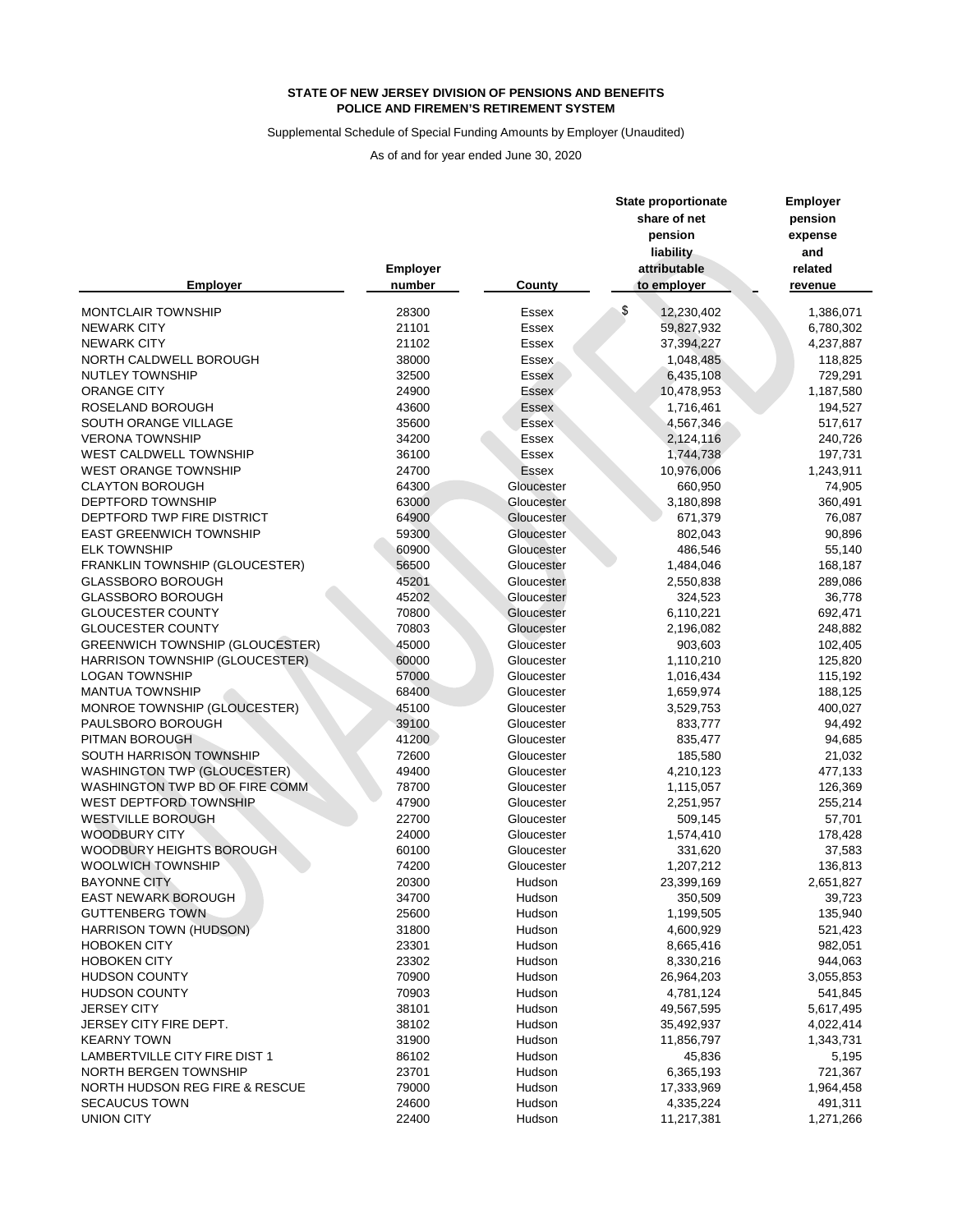## Supplemental Schedule of Special Funding Amounts by Employer (Unaudited)

|                                     |                           |           | <b>State proportionate</b><br>share of net<br>pension<br>liability | <b>Employer</b><br>pension<br>expense<br>and |  |
|-------------------------------------|---------------------------|-----------|--------------------------------------------------------------------|----------------------------------------------|--|
| <b>Employer</b>                     | <b>Employer</b><br>number | County    | attributable<br>to employer                                        | related<br>revenue                           |  |
| <b>WEEHAWKEN TOWNSHIP</b>           | 27700                     | Hudson    | 3,296,053                                                          | 373,542                                      |  |
| WEST NEW YORK TOWN                  | 23000                     | Hudson    | 7,273,696                                                          | 824,328                                      |  |
| <b>CLINTON TOWN</b>                 | 64500                     | Hunterdon | 561,726                                                            | 63,660                                       |  |
| <b>CLINTON TOWNSHIP</b>             | 64600                     | Hunterdon | 1,294,873                                                          | 146,748                                      |  |
| <b>DELAWARE TOWNSHIP</b>            | 64800                     | Hunterdon | 369,242                                                            | 41,846                                       |  |
| <b>FLEMINGTON BOROUGH</b>           | 65300                     | Hunterdon | 816,946                                                            | 92,584                                       |  |
| FRANKLIN TOWNSHIP (HUNTERDON)       | 75500                     | Hunterdon | 278,519                                                            | 31,565                                       |  |
| <b>FRENCHTOWN BOROUGH</b>           | 65500                     | Hunterdon | 27,313                                                             | 3,095                                        |  |
| <b>HIGH BRIDGE BOROUGH</b>          | 67000                     | Hunterdon | 421,852                                                            | 47,808                                       |  |
| <b>HOLLAND TOWNSHIP</b>             | 67100                     | Hunterdon | 284,902                                                            | 32,288                                       |  |
| <b>HUNTERDON COUNTY</b>             | 71000                     | Hunterdon | 1,121,959                                                          | 127,152                                      |  |
| <b>HUNTERDON COUNTY</b>             | 71003                     | Hunterdon | 796,378                                                            | 90,254                                       |  |
| <b>LAMBERTVILLE CITY</b>            | 67700                     | Hunterdon | 393,092                                                            | 44,549                                       |  |
| <b>LEBANON TOWNSHIP</b>             | 54300                     | Hunterdon | 507,251                                                            | 57,487                                       |  |
| <b>RARITAN TOWNSHIP</b>             | 61200                     | Hunterdon | 1,875,167                                                          | 212,513                                      |  |
| <b>READINGTON TOWNSHIP</b>          | 72400                     | Hunterdon | 1,517,776                                                          | 172,009                                      |  |
| <b>TEWKSBURY TOWNSHIP</b>           | 73300                     | Hunterdon | 469,123                                                            | 53,166                                       |  |
| WEST AMWELL TOWNSHIP                | 74000                     | Hunterdon | 284,139                                                            | 32,201                                       |  |
| <b>EAST WINDSOR TOWNSHIP</b>        | 50800                     | Mercer    | 2,495,809                                                          | 282,850                                      |  |
| <b>EWING TOWNSHIP</b>               | 43100                     | Mercer    | 5,515,128                                                          | 625,029                                      |  |
| HAMILTON TOWNSHIP (MERCER)          | 33900                     | Mercer    | 11,078,234                                                         | 1,255,496                                    |  |
| HAMILTON TWP FIRE DISTRICT 2        | 74400                     | Mercer    | 933,319                                                            | 105,773                                      |  |
| HAMILTON TWP FIRE DISTRICT 3        | 66100                     | Mercer    | 1,085,960                                                          | 123,072                                      |  |
| HAMILTON TWP FIRE DISTRICT 4        | 66200                     | Mercer    | 826,219                                                            | 93,635                                       |  |
| HAMILTON TWP FIRE DISTRICT 5        | 66300                     | Mercer    | 484,670                                                            | 54,928                                       |  |
| HAMILTON TWP FIRE DISTRICT 6        | 74600                     | Mercer    | 755,036                                                            | 85,568                                       |  |
| HAMILTON TWP FIRE DISTRICT 7        | 66400                     | Mercer    | 991,989                                                            | 112,422                                      |  |
| <b>HAMILTON TWP FIRE DISTRICT 8</b> | 74300                     | Mercer    | 483,395                                                            | 54,783                                       |  |
| <b>HAMILTON TWP FIRE DISTRICT 9</b> | 74500                     | Mercer    | 908,166                                                            | 102,922                                      |  |
| <b>HIGHTSTOWN BOROUGH</b>           | 24100                     | Mercer    | 680,055                                                            | 77,071                                       |  |
| HOPEWELL TOWNSHIP (MERCER)          | 67200                     | Mercer    | 1,763,548                                                          | 199,863                                      |  |
| HOPEWELL TWP FIRE DISTRICT 1        | 77500                     | Mercer    | 578,924                                                            | 65,609                                       |  |
| LAWRENCE TOWNSHIP (MERCER)          | 22900                     | Mercer    | 3,625,071                                                          | 410,829                                      |  |
| <b>MERCER COUNTY</b>                | 71100                     | Mercer    | 14,801,232                                                         | 1,677,423                                    |  |
| <b>MERCER COUNTY</b>                | 71103                     | Mercer    | 3,137,307                                                          | 355,551                                      |  |
| PENNINGTON BOROUGH                  | 69800                     | Mercer    | 182,010                                                            | 20,627                                       |  |
| <b>PRINCETON</b>                    | 86001                     | Mercer    | 3,722,901                                                          | 421,916                                      |  |
| ROBBINSVILLE TOWNSHIP               | 73700                     | Mercer    | 2,453,987                                                          | 278,110                                      |  |
| <b>TRENTON CITY</b>                 | 33401                     | Mercer    | 14,667,525                                                         | 1,662,270                                    |  |
| <b>TRENTON CITY</b>                 | 33402                     | Mercer    | 12,003,995                                                         | 1,360,412                                    |  |
| WEST WINDSOR TOWNSHIP               | 49700                     | Mercer    | 3,734,190                                                          | 423,196                                      |  |
| <b>CARTERET BOROUGH</b>             | 21400                     | Middlesex | 4,820,115                                                          | 546,264                                      |  |
| <b>CRANBURY TOWNSHIP</b>            | 64700                     | Middlesex | 1,123,057                                                          | 127,276                                      |  |
| DUNELLEN BOROUGH                    | 26100                     | Middlesex | 867,308                                                            | 98,292                                       |  |
| <b>EAST BRUNSWICK TOWNSHIP</b>      | 56700                     | Middlesex | 6,248,047                                                          | 708,091                                      |  |
| <b>EDISON TOWNSHIP</b>              | 31701                     | Middlesex | 13,209,683                                                         | 1,497,053                                    |  |
| <b>EDISON TOWNSHIP</b>              | 31702                     | Middlesex | 8,577,561                                                          | 972,095                                      |  |
| HIGHLAND PARK BOROUGH               | 21900                     | Middlesex | 1,507,092                                                          | 170,799                                      |  |
| <b>JAMESBURG BOROUGH</b>            | 53600                     | Middlesex | 894,515                                                            | 101,375                                      |  |
| <b>METUCHEN BOROUGH</b>             | 22800                     | Middlesex | 1,670,042                                                          | 189,266                                      |  |
| MIDDLESEX BOROUGH                   | 36900                     | Middlesex | 1,912,663                                                          | 216,762                                      |  |
| MIDDLESEX COUNTY                    | 71200                     | Middlesex | 19,107,818                                                         | 2,165,489                                    |  |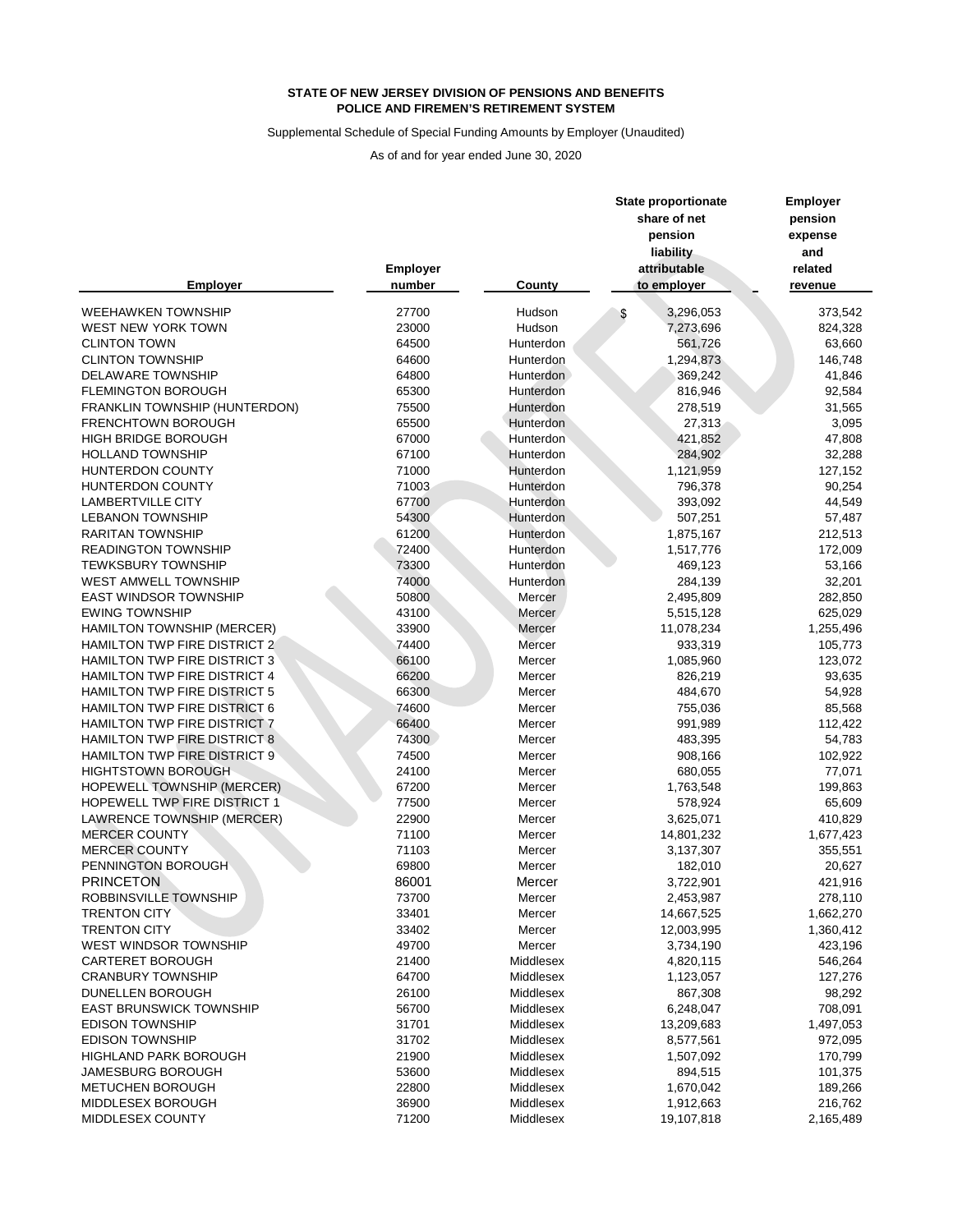## Supplemental Schedule of Special Funding Amounts by Employer (Unaudited)

| <b>Employer</b>                       | <b>Employer</b><br>number<br><b>County</b> |                  | <b>State proportionate</b><br>share of net<br>pension<br>liability<br>attributable<br>to employer | <b>Employer</b><br>pension<br>expense<br>and<br>related<br>revenue |  |
|---------------------------------------|--------------------------------------------|------------------|---------------------------------------------------------------------------------------------------|--------------------------------------------------------------------|--|
| MIDDLESEX COUNTY                      | 71203                                      | Middlesex        | 3,016,359                                                                                         | 341,844                                                            |  |
| MIDDLESEX COUNTY COLLEGE              | 75700                                      | Middlesex        | S<br>573,891                                                                                      | 65,039                                                             |  |
| <b>MILLTOWN BOROUGH</b>               | 58500                                      | Middlesex        | 992,416                                                                                           | 112,471                                                            |  |
| MONROE TOWNSHIP (MIDDLESEX)           | 62600                                      | Middlesex        | 4,594,930                                                                                         | 520,743                                                            |  |
| MONROE TWP FIRE DISTRICT 1            | 78400                                      | Middlesex        | 89,828                                                                                            | 10,180                                                             |  |
| MONROE TWP FIRE DISTRICT 2            | 68600                                      | <b>Middlesex</b> | 892,458                                                                                           | 101,142                                                            |  |
| <b>MONROE TWP FIRE DISTRICT 3</b>     | 75100                                      | <b>Middlesex</b> | 1,184,936                                                                                         | 134,289                                                            |  |
| <b>NEW BRUNSWICK CITY</b>             | 33700                                      | <b>Middlesex</b> | 16,412,093                                                                                        | 1,859,982                                                          |  |
| <b>NORTH BRUNSWICK TOWNSHIP</b>       | 59400                                      | Middlesex        | 6,449,544                                                                                         | 730,927                                                            |  |
| <b>OLD BRIDGE TOWNSHIP</b>            | 47100                                      | Middlesex        | 5,948,484                                                                                         | 674,142                                                            |  |
| OLD BRIDGE TWP FIRE DISTRICT 2        | 74800                                      | Middlesex        | 189,289                                                                                           | 21,452                                                             |  |
| OLD BRIDGE TWP FIRE DISTRICT 3        | 86302                                      | <b>Middlesex</b> | 63,746                                                                                            | 7,224                                                              |  |
| PERTH AMBOY CITY                      | 24500                                      | Middlesex        | 9,485,522                                                                                         | 1,074,994                                                          |  |
| PISCATAWAY TOWNSHIP                   | 37700                                      | Middlesex        | 5,234,756                                                                                         | 593,255                                                            |  |
| PLAINSBORO TOWNSHIP                   | 56200                                      | Middlesex        | 2,304,344                                                                                         | 261,151                                                            |  |
| PLAINSBORO TWP FIRE DISTRICT 1        | 75600                                      | Middlesex        | 129,862                                                                                           | 14,717                                                             |  |
| SAYREVILLE BOROUGH                    | 40700                                      | Middlesex        | 5,468,836                                                                                         | 619,783                                                            |  |
| SOUTH AMBOY CITY                      | 27600                                      | Middlesex        | 1,719,814                                                                                         | 194,907                                                            |  |
| SOUTH BRUNSWICK TOWNSHIP              | 50700                                      | Middlesex        | 5,398,998                                                                                         | 611,868                                                            |  |
| SOUTH PLAINFIELD BOROUGH              | 40600                                      | Middlesex        | 3,842,906                                                                                         | 435,516                                                            |  |
| SOUTH RIVER BOROUGH                   | 39400                                      | <b>Middlesex</b> | 2,036,969                                                                                         | 230,850                                                            |  |
| SPOTSWOOD BOROUGH                     | 51500                                      | Middlesex        | 1,224,173                                                                                         | 138,736                                                            |  |
| <b>WOODBRIDGE TOWNSHIP</b>            | 32400                                      | Middlesex        | 13,021,801                                                                                        | 1,475,761                                                          |  |
| <b>WOODBRIDGE TWP FIRE DISTRICT 1</b> | 45800                                      | Middlesex        | 1,759,910                                                                                         | 199,451                                                            |  |
| <b>WOODBRIDGE TWP FIRE DISTRICT 2</b> | 78500                                      | Middlesex        | 439,310                                                                                           | 49,787                                                             |  |
| <b>WOODBRIDGE TWP FIRE DISTRICT 7</b> | 45900                                      | Middlesex        | 385,756                                                                                           | 43,718                                                             |  |
| <b>ABERDEEN TOWNSHIP</b>              | 46400                                      | Monmouth         | 2,380,743                                                                                         | 269,810                                                            |  |
| ALLENHURST BOROUGH                    | 43300                                      | Monmouth         | 443,613                                                                                           | 50,275                                                             |  |
| <b>ALLENTOWN BOROUGH</b>              | 63100                                      | Monmouth         | 189,592                                                                                           | 21,486                                                             |  |
| <b>ASBURY PARK CITY</b>               | 33200                                      | Monmouth         | 7,877,348                                                                                         | 892,740                                                            |  |
| <b>ATLANTIC HIGHLANDS</b>             | 30500                                      | Monmouth         | 839,315                                                                                           | 95,120                                                             |  |
| AVON BY THE SEA                       | 22300                                      | Monmouth         | 618,375                                                                                           | 70,080                                                             |  |
| <b>BELMAR BOROUGH</b>                 | 39300                                      | Monmouth         | 1,417,357                                                                                         | 160,629                                                            |  |
| <b>BRADLEY BEACH BOROUGH</b>          | 40900                                      | Monmouth         | 1,116,539                                                                                         | 126,537                                                            |  |
| <b>BRIELLE BOROUGH</b>                | 50000                                      | Monmouth         | 966,561                                                                                           | 109,540                                                            |  |
| <b>BROOKDALE COMMUNITY COLLEGE.</b>   | 62500                                      | Monmouth         | 615,469                                                                                           | 69,751                                                             |  |
| <b>COLTS NECK TOWNSHIP</b>            | 62000                                      | Monmouth         | 1,107,031                                                                                         | 125,460                                                            |  |
| <b>DEAL BOROUGH</b>                   | 27100                                      | Monmouth         | 1,244,179                                                                                         | 141,003                                                            |  |
| <b>EATONTOWN BOROUGH</b>              | 30300                                      | Monmouth         | 2,715,645                                                                                         | 307,764                                                            |  |
| <b>ENGLISHTOWN BOROUGH</b>            | 44800                                      | Monmouth         | 258,670                                                                                           | 29,315                                                             |  |
| <b>FAIR HAVEN BOROUGH</b>             | 42100                                      | Monmouth         | 781,736                                                                                           | 88,594                                                             |  |
| FREEHOLD BOROUGH                      | 22000                                      | Monmouth         | 1,779,464                                                                                         | 201,667                                                            |  |
| <b>FREEHOLD TOWNSHIP</b>              | 56100                                      | Monmouth         | 4,279,401                                                                                         | 484,984                                                            |  |
| <b>HAZLET TOWNSHIP</b>                | 50500                                      | Monmouth         | 2,304,852                                                                                         | 261,209                                                            |  |
| <b>HIGHLANDS BOROUGH</b>              | 41800                                      | Monmouth         | 736,082                                                                                           | 83,420                                                             |  |
| <b>HOLMDEL TOWNSHIP</b>               | 58400                                      | Monmouth         | 2,858,996                                                                                         | 324,010                                                            |  |
| <b>HOWELL TOWNSHIP</b>                | 56000                                      | Monmouth         | 6,282,789                                                                                         | 712,028                                                            |  |
| HOWELL TWP FIRE DISTRICT 1            | 85902                                      | Monmouth         | 27,925                                                                                            | 3,165                                                              |  |
| <b>HOWELL TWP FIRE DISTRICT 3</b>     | 67300                                      | Monmouth         | 36,241                                                                                            | 4,107                                                              |  |
| <b>KEANSBURG BOROUGH</b>              | 26700                                      | Monmouth         | 2,356,525                                                                                         | 267,065                                                            |  |
| <b>KEYPORT BOROUGH</b>                | 39000                                      | Monmouth         | 1,043,021                                                                                         | 118,206                                                            |  |
| LITTLE SILVER BOROUGH                 | 40100                                      | Monmouth         | 952,607                                                                                           | 107,959                                                            |  |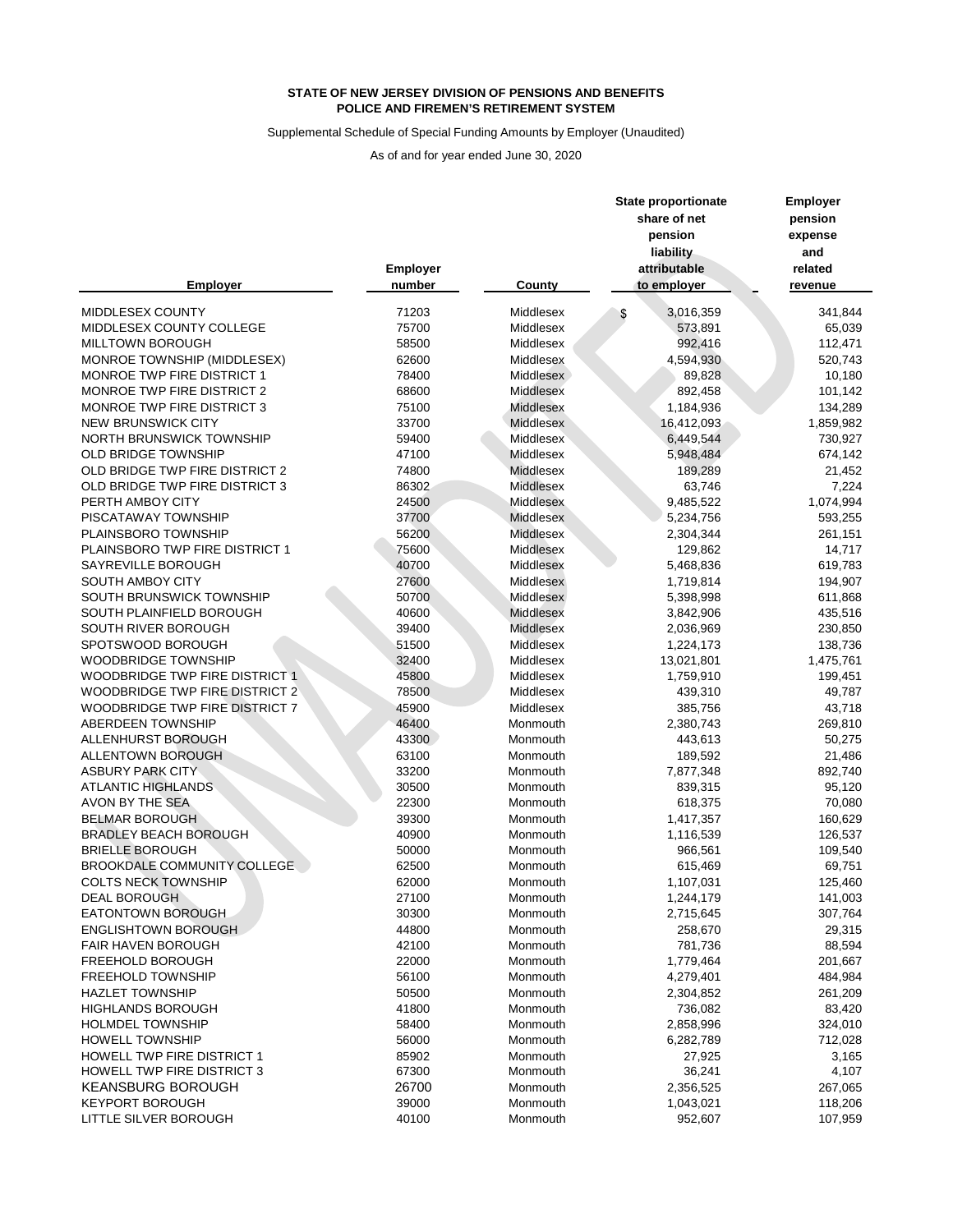#### Supplemental Schedule of Special Funding Amounts by Employer (Unaudited)

|                                      |                 |               | <b>State proportionate</b> |              | <b>Employer</b> |  |  |
|--------------------------------------|-----------------|---------------|----------------------------|--------------|-----------------|--|--|
|                                      |                 |               |                            | share of net | pension         |  |  |
|                                      |                 |               |                            | pension      | expense         |  |  |
|                                      |                 |               |                            | liability    | and             |  |  |
|                                      |                 |               |                            |              |                 |  |  |
|                                      | <b>Employer</b> |               |                            | attributable | related         |  |  |
| <b>Employer</b>                      | number          | <b>County</b> |                            | to employer  | revenue         |  |  |
| <b>LONG BRANCH CITY</b>              | 39900           | Monmouth      | \$                         | 6,630,917    | 751,482         |  |  |
| <b>MANALAPAN TOWNSHIP</b>            | 51000           | Monmouth      |                            | 3,917,690    | 443,992         |  |  |
| MANASQUAN BOROUGH                    | 26400           | Monmouth      |                            | 1,055,897    | 119,665         |  |  |
| <b>MARLBORO TOWNSHIP</b>             | 56300           | Monmouth      |                            | 4,279,132    | 484,954         |  |  |
| <b>MATAWAN BOROUGH</b>               | 28600           | Monmouth      |                            | 1,444,087    | 163,658         |  |  |
| MIDDLETOWN TOWNSHIP                  | 37000           | Monmouth      |                            | 7,099,943    | 804,636         |  |  |
| MILLSTONE TOWNSHIP FIRE DIST 1       | 78900           | Monmouth      |                            | 336,408      | 38,125          |  |  |
| MONMOUTH BEACH BOROUGH               | 58000           | Monmouth      |                            | 579,547      | 65,680          |  |  |
| MONMOUTH COUNTY/HALL OF RECORDS      | 71303           | Monmouth      |                            | 27,928,660   | 3,165,155       |  |  |
| NEPTUNE CITY BOROUGH                 | 30200           | Monmouth      |                            |              |                 |  |  |
| NEPTUNE FIRE DISTRICT 1              |                 |               |                            | 994,718      | 112,731         |  |  |
|                                      | 85702           | Monmouth      |                            | 181,576      | 20,578          |  |  |
| NEPTUNE TOWNSHIP                     | 20200           | Monmouth      |                            | 5,113,870    | 579,555         |  |  |
| OCEAN GROVE BD OF FIRE COMM          | 76500           | Monmouth      |                            | 73,658       | 8,348           |  |  |
| <b>OCEAN TOWNSHIP (MONMOUTH)</b>     | 28400           | Monmouth      |                            | 3,833,274    | 434,425         |  |  |
| <b>OCEANPORT BOROUGH</b>             | 41400           | Monmouth      |                            | 810,566      | 91,861          |  |  |
| RED BANK BOROUGH                     | 23500           | Monmouth      |                            | 2,494,493    | 282,701         |  |  |
| <b>RUMSON BOROUGH</b>                | 37600           | Monmouth      |                            | 1,098,605    | 124,505         |  |  |
| <b>SEA BRIGHT BORO</b>               | 25900           | Monmouth      |                            | 639,466      | 72,471          |  |  |
| <b>SEA GIRT BOROUGH</b>              | 37800           | Monmouth      |                            | 624,435      | 70,767          |  |  |
| <b>SHREWSBURY BOROUGH</b>            | 44700           | Monmouth      |                            | 941,250      | 106,672         |  |  |
| SPRING LAKE BOROUGH                  | 35700           | Monmouth      |                            | 784,860      | 88,948          |  |  |
| SPRING LAKE HEIGHTS BOROUGH          | 57300           | Monmouth      |                            | 814,467      | 92,303          |  |  |
| <b>TINTON FALLS BOROUGH</b>          | 50100           | Monmouth      |                            | 2,913,616    | 330,200         |  |  |
| UNION BEACH BOROUGH                  | 73500           | Monmouth      |                            | 926,870      | 105,042         |  |  |
| UPPER FREEHOLD TOWNSHIP              | 79600           | Monmouth      |                            | 141,617      | 16,049          |  |  |
| <b>WALL TOWNSHIP</b>                 | 51600           | Monmouth      |                            | 4,447,364    | 504,020         |  |  |
| <b>WALL TOWNSHIP FIRE DISTRICT 2</b> | 80002           | Monmouth      |                            | 54,254       | 6,149           |  |  |
| <b>WALL TOWNSHIP FIRE DISTRICT 3</b> | 85802           | Monmouth      |                            | 60,264       | 6,830           |  |  |
| WEST LONG BRANCH BOROUGH             | 46600           | Monmouth      |                            | 1,324,310    | 150,084         |  |  |
| <b>BOONTON TOWN</b>                  | 31500           | Morris        |                            | 1,298,657    | 147,177         |  |  |
| <b>BOONTON TOWNSHIP</b>              | 57200           | Morris        |                            | 761,397      | 86,289          |  |  |
| <b>BUTLER BOROUGH</b>                | 61300           | <b>Morris</b> |                            | 985,071      | 111,638         |  |  |
| <b>CHATHAM BOROUGH</b>               | 38200           | <b>Morris</b> |                            | 1,425,728    | 161,578         |  |  |
| <b>CHATHAM TOWNSHIP</b>              | 46500           | Morris        |                            | 1,235,762    | 140,049         |  |  |
| <b>CHESTER TOWNSHIP</b>              | 52900           | Morris        |                            | 1,226,665    | 139,018         |  |  |
| <b>DENVILLE TOWNSHIP</b>             | 30000           | <b>Morris</b> |                            | 1,885,702    | 213,707         |  |  |
| DOVER TOWN                           | 35500           | Morris        |                            | 2,923,891    | 331,365         |  |  |
| <b>EAST HANOVER TOWNSHIP</b>         | 31300           | <b>Morris</b> |                            | 2,475,469    | 280,545         |  |  |
| <b>FLORHAM PARK BOROUGH</b>          | 30100           | <b>Morris</b> |                            | 2,192,408    | 248,466         |  |  |
| <b>HANOVER TOWNSHIP</b>              | 29600           | Morris        |                            | 1,992,575    | 225,818         |  |  |
| HANOVER TWP FIRE DISTRICT 2          | 66500           | Morris        |                            | 195,717      | 22,181          |  |  |
| HANOVER TWP FIRE DISTRICT 3          | 66600           | <b>Morris</b> |                            | 190,357      | 21,573          |  |  |
| <b>HARDING TOWNSHIP</b>              | 52400           | Morris        |                            | 741,114      | 83,990          |  |  |
| JEFFERSON TOWNSHIP                   | 51100           | <b>Morris</b> |                            |              | 247,815         |  |  |
|                                      |                 |               |                            | 2,186,664    |                 |  |  |
| KINNELON BOROUGH                     | 58300           | <b>Morris</b> |                            | 1,063,226    | 120,495         |  |  |
| <b>LINCOLN PARK BOROUGH</b>          | 56800           | Morris        |                            | 1,514,896    | 171,683         |  |  |
| LONG HILL TOWNSHIP                   | 57800           | Morris        |                            | 1,342,965    | 152,198         |  |  |
| <b>MADISON BOROUGH</b>               | 30900           | Morris        |                            | 2,374,260    | 269,075         |  |  |
| <b>MENDHAM BOROUGH</b>               | 53400           | <b>Morris</b> |                            | 758,175      | 85,924          |  |  |
| <b>MENDHAM TOWNSHIP</b>              | 53300           | <b>Morris</b> |                            | 831,426      | 94,225          |  |  |
| MONTVILLE TOWNSHIP                   | 39700           | <b>Morris</b> |                            | 2,561,854    | 290,335         |  |  |
| <b>MORRIS COUNTY</b>                 | 71400           | Morris        |                            | 9,406,168    | 1,066,001       |  |  |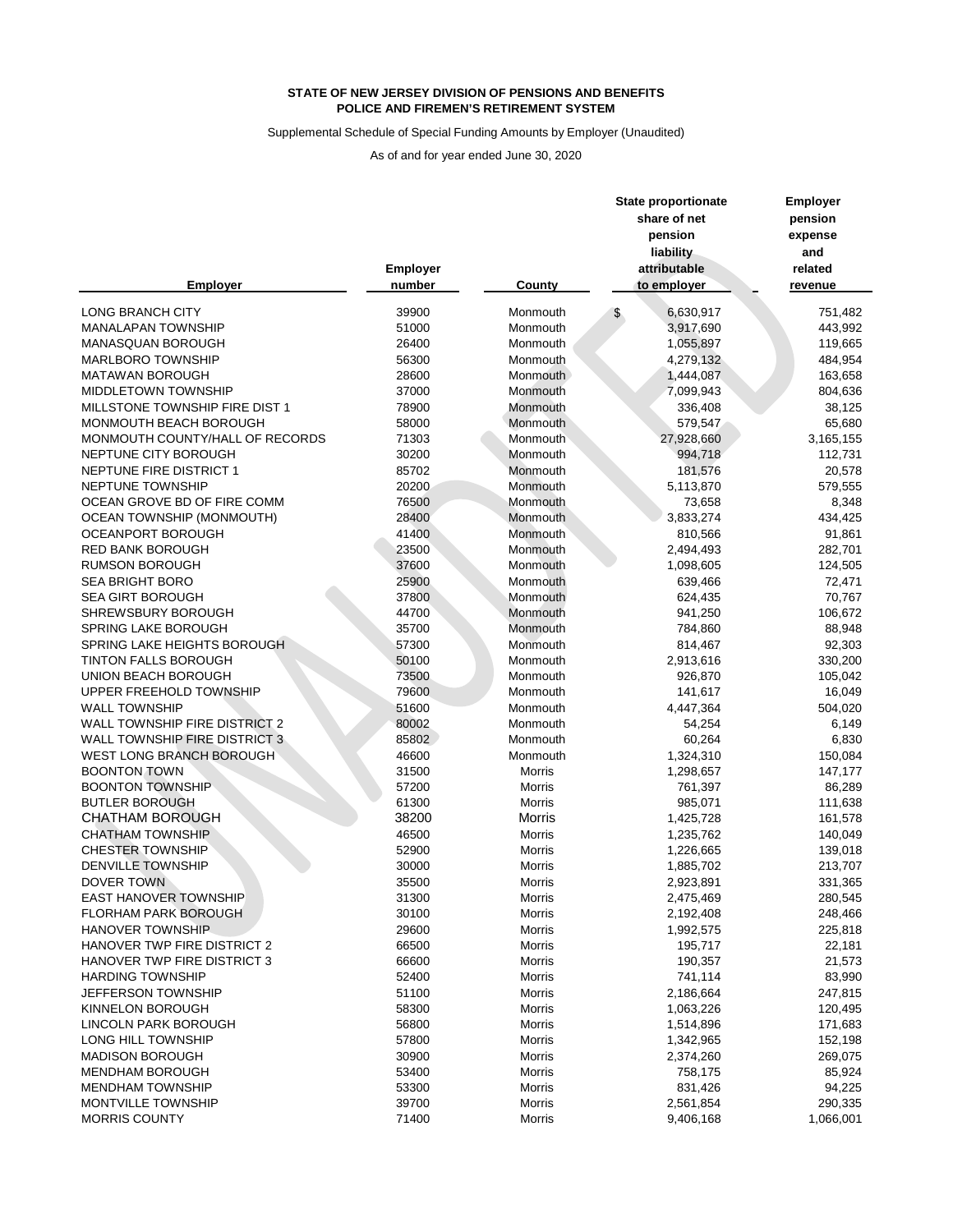## Supplemental Schedule of Special Funding Amounts by Employer (Unaudited)

| share of net<br>pension<br>pension<br>expense<br>liability<br>and<br>attributable<br><b>Employer</b><br>related<br><b>Employer</b><br>number<br><b>County</b><br>to employer<br>revenue<br><b>MORRIS COUNTY</b><br>71403<br><b>Morris</b><br>3,395,439<br>384,805<br>\$<br>MORRIS COUNTY_PARK COMMISSION<br>71404<br><b>Morris</b><br>1,166,473<br>132,196<br><b>MORRIS PLAINS BOROUGH</b><br>52500<br><b>Morris</b><br>1,008,150<br>114,254<br>51700<br><b>MORRIS TOWNSHIP</b><br>3,307,175<br>374,802<br><b>Morris</b><br><b>MORRISTOWN TOWN</b><br>32900<br><b>Morris</b><br>5,191,220<br>588,321<br>MOUNT ARLINGTON BOROUGH<br>68800<br>918,013<br>104,038<br><b>Morris</b><br>MOUNT OLIVE TOWNSHIP<br>47700<br>370,511<br><b>Morris</b><br>3,269,315<br>MOUNTAIN LAKES BOROUGH<br>42700<br><b>Morris</b><br>896,674<br>101,620<br>NETCONG BOROUGH<br>69100<br><b>Morris</b><br>481,398<br>54,557<br>PARSIPPANY TROY HILLS TOWNSHIP<br>42600<br>853,857<br>Morris<br>7,534,256<br>PEQUANNOCK TOWNSHIP<br>46200<br><b>Morris</b><br>2,178,234<br>246,859<br>RANDOLPH TOWNSHIP<br>45500<br><b>Morris</b><br>2,059,046<br>233,352<br>RIVERDALE BOROUGH<br>72500<br><b>Morris</b><br>1,066,405<br>120,856<br>39200<br>ROCKAWAY BOROUGH<br><b>Morris</b><br>948,092<br>107,447<br>41700<br>ROCKAWAY TOWNSHIP<br><b>Morris</b><br>3,211,512<br>363,961<br><b>ROXBURY TOWNSHIP</b><br>46800<br><b>Morris</b><br>2,736,119<br>310,084<br>58100<br><b>WASHINGTON TWP (MORRIS)</b><br><b>Morris</b><br>1,805,844<br>204,656<br>42500<br><b>WHARTON BOROUGH</b><br><b>Morris</b><br>1,162,177<br>131,710 | <b>Employer</b> |
|---------------------------------------------------------------------------------------------------------------------------------------------------------------------------------------------------------------------------------------------------------------------------------------------------------------------------------------------------------------------------------------------------------------------------------------------------------------------------------------------------------------------------------------------------------------------------------------------------------------------------------------------------------------------------------------------------------------------------------------------------------------------------------------------------------------------------------------------------------------------------------------------------------------------------------------------------------------------------------------------------------------------------------------------------------------------------------------------------------------------------------------------------------------------------------------------------------------------------------------------------------------------------------------------------------------------------------------------------------------------------------------------------------------------------------------------------------------------------------------------------------------------------------------------------------------------------------------------------|-----------------|
|                                                                                                                                                                                                                                                                                                                                                                                                                                                                                                                                                                                                                                                                                                                                                                                                                                                                                                                                                                                                                                                                                                                                                                                                                                                                                                                                                                                                                                                                                                                                                                                                   |                 |
|                                                                                                                                                                                                                                                                                                                                                                                                                                                                                                                                                                                                                                                                                                                                                                                                                                                                                                                                                                                                                                                                                                                                                                                                                                                                                                                                                                                                                                                                                                                                                                                                   |                 |
|                                                                                                                                                                                                                                                                                                                                                                                                                                                                                                                                                                                                                                                                                                                                                                                                                                                                                                                                                                                                                                                                                                                                                                                                                                                                                                                                                                                                                                                                                                                                                                                                   |                 |
|                                                                                                                                                                                                                                                                                                                                                                                                                                                                                                                                                                                                                                                                                                                                                                                                                                                                                                                                                                                                                                                                                                                                                                                                                                                                                                                                                                                                                                                                                                                                                                                                   |                 |
|                                                                                                                                                                                                                                                                                                                                                                                                                                                                                                                                                                                                                                                                                                                                                                                                                                                                                                                                                                                                                                                                                                                                                                                                                                                                                                                                                                                                                                                                                                                                                                                                   |                 |
|                                                                                                                                                                                                                                                                                                                                                                                                                                                                                                                                                                                                                                                                                                                                                                                                                                                                                                                                                                                                                                                                                                                                                                                                                                                                                                                                                                                                                                                                                                                                                                                                   |                 |
|                                                                                                                                                                                                                                                                                                                                                                                                                                                                                                                                                                                                                                                                                                                                                                                                                                                                                                                                                                                                                                                                                                                                                                                                                                                                                                                                                                                                                                                                                                                                                                                                   |                 |
|                                                                                                                                                                                                                                                                                                                                                                                                                                                                                                                                                                                                                                                                                                                                                                                                                                                                                                                                                                                                                                                                                                                                                                                                                                                                                                                                                                                                                                                                                                                                                                                                   |                 |
|                                                                                                                                                                                                                                                                                                                                                                                                                                                                                                                                                                                                                                                                                                                                                                                                                                                                                                                                                                                                                                                                                                                                                                                                                                                                                                                                                                                                                                                                                                                                                                                                   |                 |
|                                                                                                                                                                                                                                                                                                                                                                                                                                                                                                                                                                                                                                                                                                                                                                                                                                                                                                                                                                                                                                                                                                                                                                                                                                                                                                                                                                                                                                                                                                                                                                                                   |                 |
|                                                                                                                                                                                                                                                                                                                                                                                                                                                                                                                                                                                                                                                                                                                                                                                                                                                                                                                                                                                                                                                                                                                                                                                                                                                                                                                                                                                                                                                                                                                                                                                                   |                 |
|                                                                                                                                                                                                                                                                                                                                                                                                                                                                                                                                                                                                                                                                                                                                                                                                                                                                                                                                                                                                                                                                                                                                                                                                                                                                                                                                                                                                                                                                                                                                                                                                   |                 |
|                                                                                                                                                                                                                                                                                                                                                                                                                                                                                                                                                                                                                                                                                                                                                                                                                                                                                                                                                                                                                                                                                                                                                                                                                                                                                                                                                                                                                                                                                                                                                                                                   |                 |
|                                                                                                                                                                                                                                                                                                                                                                                                                                                                                                                                                                                                                                                                                                                                                                                                                                                                                                                                                                                                                                                                                                                                                                                                                                                                                                                                                                                                                                                                                                                                                                                                   |                 |
|                                                                                                                                                                                                                                                                                                                                                                                                                                                                                                                                                                                                                                                                                                                                                                                                                                                                                                                                                                                                                                                                                                                                                                                                                                                                                                                                                                                                                                                                                                                                                                                                   |                 |
|                                                                                                                                                                                                                                                                                                                                                                                                                                                                                                                                                                                                                                                                                                                                                                                                                                                                                                                                                                                                                                                                                                                                                                                                                                                                                                                                                                                                                                                                                                                                                                                                   |                 |
|                                                                                                                                                                                                                                                                                                                                                                                                                                                                                                                                                                                                                                                                                                                                                                                                                                                                                                                                                                                                                                                                                                                                                                                                                                                                                                                                                                                                                                                                                                                                                                                                   |                 |
|                                                                                                                                                                                                                                                                                                                                                                                                                                                                                                                                                                                                                                                                                                                                                                                                                                                                                                                                                                                                                                                                                                                                                                                                                                                                                                                                                                                                                                                                                                                                                                                                   |                 |
|                                                                                                                                                                                                                                                                                                                                                                                                                                                                                                                                                                                                                                                                                                                                                                                                                                                                                                                                                                                                                                                                                                                                                                                                                                                                                                                                                                                                                                                                                                                                                                                                   |                 |
|                                                                                                                                                                                                                                                                                                                                                                                                                                                                                                                                                                                                                                                                                                                                                                                                                                                                                                                                                                                                                                                                                                                                                                                                                                                                                                                                                                                                                                                                                                                                                                                                   |                 |
|                                                                                                                                                                                                                                                                                                                                                                                                                                                                                                                                                                                                                                                                                                                                                                                                                                                                                                                                                                                                                                                                                                                                                                                                                                                                                                                                                                                                                                                                                                                                                                                                   |                 |
|                                                                                                                                                                                                                                                                                                                                                                                                                                                                                                                                                                                                                                                                                                                                                                                                                                                                                                                                                                                                                                                                                                                                                                                                                                                                                                                                                                                                                                                                                                                                                                                                   |                 |
|                                                                                                                                                                                                                                                                                                                                                                                                                                                                                                                                                                                                                                                                                                                                                                                                                                                                                                                                                                                                                                                                                                                                                                                                                                                                                                                                                                                                                                                                                                                                                                                                   |                 |
| 63300<br><b>BARNEGAT TOWNSHIP</b><br>3,687,431<br>417,897<br>Ocean                                                                                                                                                                                                                                                                                                                                                                                                                                                                                                                                                                                                                                                                                                                                                                                                                                                                                                                                                                                                                                                                                                                                                                                                                                                                                                                                                                                                                                                                                                                                |                 |
| <b>BAY HEAD BOROUGH</b><br>55600<br>59,645<br>Ocean<br>526,296                                                                                                                                                                                                                                                                                                                                                                                                                                                                                                                                                                                                                                                                                                                                                                                                                                                                                                                                                                                                                                                                                                                                                                                                                                                                                                                                                                                                                                                                                                                                    |                 |
| <b>BEACH HAVEN BOROUGH</b><br>62100<br>84,748<br>747,800<br>Ocean                                                                                                                                                                                                                                                                                                                                                                                                                                                                                                                                                                                                                                                                                                                                                                                                                                                                                                                                                                                                                                                                                                                                                                                                                                                                                                                                                                                                                                                                                                                                 |                 |
| <b>BEACHWOOD BOROUGH</b><br>63400<br>1,162,809<br>Ocean<br>131,781                                                                                                                                                                                                                                                                                                                                                                                                                                                                                                                                                                                                                                                                                                                                                                                                                                                                                                                                                                                                                                                                                                                                                                                                                                                                                                                                                                                                                                                                                                                                |                 |
| 53900<br>BERKELEY TOWNSHIP MUNICIPAL BLD<br>3,868,234<br>438,387<br>Ocean                                                                                                                                                                                                                                                                                                                                                                                                                                                                                                                                                                                                                                                                                                                                                                                                                                                                                                                                                                                                                                                                                                                                                                                                                                                                                                                                                                                                                                                                                                                         |                 |
| <b>BRICK TOWNSHIP</b><br>55500<br>9,904,990<br>1,122,532<br>Ocean                                                                                                                                                                                                                                                                                                                                                                                                                                                                                                                                                                                                                                                                                                                                                                                                                                                                                                                                                                                                                                                                                                                                                                                                                                                                                                                                                                                                                                                                                                                                 |                 |
| HARVEY CEDARS BOROUGH<br>66800<br>Ocean<br>505,318<br>57,268                                                                                                                                                                                                                                                                                                                                                                                                                                                                                                                                                                                                                                                                                                                                                                                                                                                                                                                                                                                                                                                                                                                                                                                                                                                                                                                                                                                                                                                                                                                                      |                 |
| <b>ISLAND HEIGHTS BOROUGH</b><br>67400<br>Ocean<br>176,413<br>19,993                                                                                                                                                                                                                                                                                                                                                                                                                                                                                                                                                                                                                                                                                                                                                                                                                                                                                                                                                                                                                                                                                                                                                                                                                                                                                                                                                                                                                                                                                                                              |                 |
| JACKSON BD FIRE DISTRICT 2<br>67500<br>296,716<br>33,627<br>Ocean                                                                                                                                                                                                                                                                                                                                                                                                                                                                                                                                                                                                                                                                                                                                                                                                                                                                                                                                                                                                                                                                                                                                                                                                                                                                                                                                                                                                                                                                                                                                 |                 |
| 49800<br><b>JACKSON TOWNSHIP</b><br>5,782,580<br>655,340<br>Ocean                                                                                                                                                                                                                                                                                                                                                                                                                                                                                                                                                                                                                                                                                                                                                                                                                                                                                                                                                                                                                                                                                                                                                                                                                                                                                                                                                                                                                                                                                                                                 |                 |
| <b>JACKSON TWP FIRE DISTRICT 3</b><br>75200<br>571,091<br>64,722<br>Ocean                                                                                                                                                                                                                                                                                                                                                                                                                                                                                                                                                                                                                                                                                                                                                                                                                                                                                                                                                                                                                                                                                                                                                                                                                                                                                                                                                                                                                                                                                                                         |                 |
| JACKSON TWP FIRE DISTRICT 4<br>75400<br>263,387<br>29,850<br>Ocean                                                                                                                                                                                                                                                                                                                                                                                                                                                                                                                                                                                                                                                                                                                                                                                                                                                                                                                                                                                                                                                                                                                                                                                                                                                                                                                                                                                                                                                                                                                                |                 |
| <b>LACEY TOWNSHIP</b><br>51800<br>3,060,288<br>346,822<br>Ocean                                                                                                                                                                                                                                                                                                                                                                                                                                                                                                                                                                                                                                                                                                                                                                                                                                                                                                                                                                                                                                                                                                                                                                                                                                                                                                                                                                                                                                                                                                                                   |                 |
| <b>LAKEHURST BOROUGH</b><br>52700<br>298,506<br>33,830<br>Ocean                                                                                                                                                                                                                                                                                                                                                                                                                                                                                                                                                                                                                                                                                                                                                                                                                                                                                                                                                                                                                                                                                                                                                                                                                                                                                                                                                                                                                                                                                                                                   |                 |
| LAKEWOOD TOWNSHIP<br>33800<br>1,021,873<br>9,016,797<br>Ocean                                                                                                                                                                                                                                                                                                                                                                                                                                                                                                                                                                                                                                                                                                                                                                                                                                                                                                                                                                                                                                                                                                                                                                                                                                                                                                                                                                                                                                                                                                                                     |                 |
| LAKEWOOD TWP FIRE DISTRICT 1<br>75000<br>756,010<br>85,679<br>Ocean                                                                                                                                                                                                                                                                                                                                                                                                                                                                                                                                                                                                                                                                                                                                                                                                                                                                                                                                                                                                                                                                                                                                                                                                                                                                                                                                                                                                                                                                                                                               |                 |
| LAVALLETTE BOROUGH<br>67900<br>711,024<br>80,580<br>Ocean                                                                                                                                                                                                                                                                                                                                                                                                                                                                                                                                                                                                                                                                                                                                                                                                                                                                                                                                                                                                                                                                                                                                                                                                                                                                                                                                                                                                                                                                                                                                         |                 |
| LITTLE EGG HARBOR TOWNSHIP<br>68200<br>2,802,242<br>317,578<br>Ocean                                                                                                                                                                                                                                                                                                                                                                                                                                                                                                                                                                                                                                                                                                                                                                                                                                                                                                                                                                                                                                                                                                                                                                                                                                                                                                                                                                                                                                                                                                                              |                 |
| <b>LONG BEACH TOWNSHIP</b><br>55000<br>2,428,340<br>275,204<br>Ocean                                                                                                                                                                                                                                                                                                                                                                                                                                                                                                                                                                                                                                                                                                                                                                                                                                                                                                                                                                                                                                                                                                                                                                                                                                                                                                                                                                                                                                                                                                                              |                 |
| MANCHESTER TOWNSHIP<br>54800<br>4,601,020<br>521,434<br>Ocean                                                                                                                                                                                                                                                                                                                                                                                                                                                                                                                                                                                                                                                                                                                                                                                                                                                                                                                                                                                                                                                                                                                                                                                                                                                                                                                                                                                                                                                                                                                                     |                 |
| MANTOLOKING BOROUGH<br>47400<br>68,323<br>602,868<br>Ocean                                                                                                                                                                                                                                                                                                                                                                                                                                                                                                                                                                                                                                                                                                                                                                                                                                                                                                                                                                                                                                                                                                                                                                                                                                                                                                                                                                                                                                                                                                                                        |                 |
| 1,839,407<br><b>OCEAN COUNTY</b><br>71500<br>16,230,540<br>Ocean                                                                                                                                                                                                                                                                                                                                                                                                                                                                                                                                                                                                                                                                                                                                                                                                                                                                                                                                                                                                                                                                                                                                                                                                                                                                                                                                                                                                                                                                                                                                  |                 |
| <b>OCEAN COUNTY</b><br>71503<br>3,550,257<br>402,351<br>Ocean                                                                                                                                                                                                                                                                                                                                                                                                                                                                                                                                                                                                                                                                                                                                                                                                                                                                                                                                                                                                                                                                                                                                                                                                                                                                                                                                                                                                                                                                                                                                     |                 |
| <b>OCEAN GATE BOROUGH</b><br>69400<br>320,102<br>36,277<br>Ocean                                                                                                                                                                                                                                                                                                                                                                                                                                                                                                                                                                                                                                                                                                                                                                                                                                                                                                                                                                                                                                                                                                                                                                                                                                                                                                                                                                                                                                                                                                                                  |                 |
| <b>OCEAN TOWNSHIP (OCEAN)</b><br>61100<br>1,304,469<br>147,836<br>Ocean                                                                                                                                                                                                                                                                                                                                                                                                                                                                                                                                                                                                                                                                                                                                                                                                                                                                                                                                                                                                                                                                                                                                                                                                                                                                                                                                                                                                                                                                                                                           |                 |
| PINE BEACH BOROUGH<br>69900<br>27,947<br>246,598<br>Ocean                                                                                                                                                                                                                                                                                                                                                                                                                                                                                                                                                                                                                                                                                                                                                                                                                                                                                                                                                                                                                                                                                                                                                                                                                                                                                                                                                                                                                                                                                                                                         |                 |
| PLUMSTED FIRE DISTRICT 1<br>85402<br>44,361<br>391,434<br>Ocean                                                                                                                                                                                                                                                                                                                                                                                                                                                                                                                                                                                                                                                                                                                                                                                                                                                                                                                                                                                                                                                                                                                                                                                                                                                                                                                                                                                                                                                                                                                                   |                 |
| PLUMSTED TOWNSHIP<br>72300<br>47,201<br>416,492<br>Ocean                                                                                                                                                                                                                                                                                                                                                                                                                                                                                                                                                                                                                                                                                                                                                                                                                                                                                                                                                                                                                                                                                                                                                                                                                                                                                                                                                                                                                                                                                                                                          |                 |
| 46700<br>167,724<br>POINT PLEASANT BEACH BOROUGH<br>1,479,960<br>Ocean                                                                                                                                                                                                                                                                                                                                                                                                                                                                                                                                                                                                                                                                                                                                                                                                                                                                                                                                                                                                                                                                                                                                                                                                                                                                                                                                                                                                                                                                                                                            |                 |
| POINT PLEASANT BOROUGH<br>54200<br>2,289,114<br>259,425<br>Ocean                                                                                                                                                                                                                                                                                                                                                                                                                                                                                                                                                                                                                                                                                                                                                                                                                                                                                                                                                                                                                                                                                                                                                                                                                                                                                                                                                                                                                                                                                                                                  |                 |
| <b>SEASIDE HEIGHTS BOROUGH</b><br>54700<br>1,419,005<br>160,816<br>Ocean                                                                                                                                                                                                                                                                                                                                                                                                                                                                                                                                                                                                                                                                                                                                                                                                                                                                                                                                                                                                                                                                                                                                                                                                                                                                                                                                                                                                                                                                                                                          |                 |
| <b>SEASIDE PARK BOROUGH</b><br>55400<br>694,720<br>78,733<br>Ocean                                                                                                                                                                                                                                                                                                                                                                                                                                                                                                                                                                                                                                                                                                                                                                                                                                                                                                                                                                                                                                                                                                                                                                                                                                                                                                                                                                                                                                                                                                                                |                 |
| SHIP BOTTOM BOROUGH<br>61600<br>76,872<br>678,301<br>Ocean                                                                                                                                                                                                                                                                                                                                                                                                                                                                                                                                                                                                                                                                                                                                                                                                                                                                                                                                                                                                                                                                                                                                                                                                                                                                                                                                                                                                                                                                                                                                        |                 |
| SOUTH TOMS RIVER BOROUGH<br>72700<br>47,965<br>423,234<br>Ocean                                                                                                                                                                                                                                                                                                                                                                                                                                                                                                                                                                                                                                                                                                                                                                                                                                                                                                                                                                                                                                                                                                                                                                                                                                                                                                                                                                                                                                                                                                                                   |                 |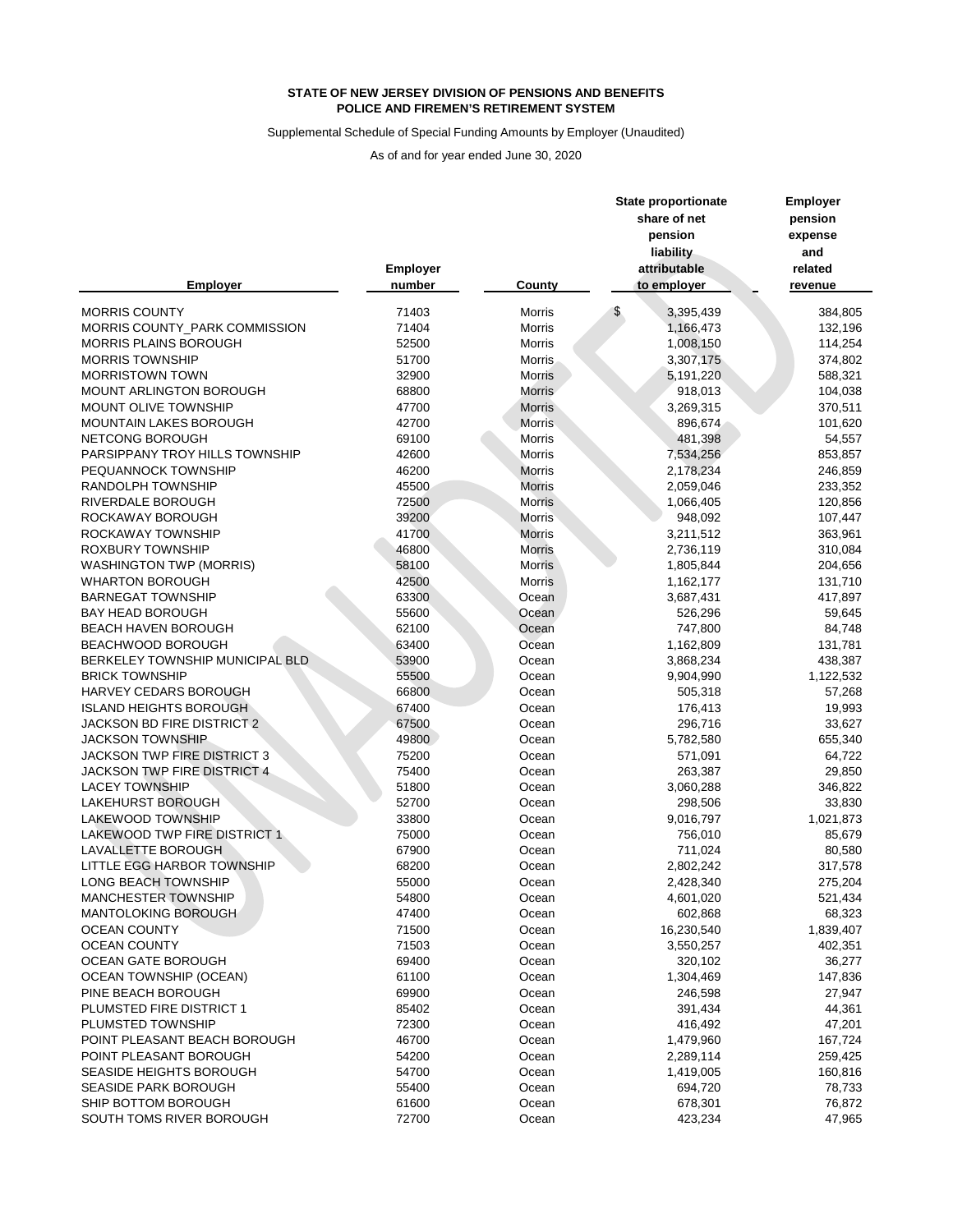## Supplemental Schedule of Special Funding Amounts by Employer (Unaudited)

|                                |                 |          | <b>State proportionate</b><br>share of net<br>pension<br>liability | <b>Employer</b><br>pension<br>expense<br>and |
|--------------------------------|-----------------|----------|--------------------------------------------------------------------|----------------------------------------------|
|                                | <b>Employer</b> |          | attributable                                                       | related                                      |
| <b>Employer</b>                | number          | County   | to employer                                                        | revenue                                      |
| <b>STAFFORD TOWNSHIP</b>       | 56400           | Ocean    | 3,875,525<br>$\frac{2}{3}$                                         | 439,213                                      |
| <b>SURF CITY BOROUGH</b>       | 73100           | Ocean    | 558,630                                                            | 63,309                                       |
| TOMS RIVER TOWNSHIP            | 48700           | Ocean    | 11,684,765                                                         | 1,324,234                                    |
| <b>TUCKERTON BOROUGH</b>       | 73400           | Ocean    | 501,778                                                            | 56,867                                       |
| <b>BLOOMINGDALE BOROUGH</b>    | 55700           | Passaic  | 1,109,463                                                          | 125,735                                      |
| BOROUGH OF WOODLAND PARK       | 43000           | Passaic  | 1,647,077                                                          | 186,663                                      |
| <b>CLIFTON CITY</b>            | 34800           | Passaic  | 16,389,940                                                         | 1,857,472                                    |
| <b>HALEDON BOROUGH</b>         | 42000           | Passaic  | 1,059,315                                                          | 120,052                                      |
| <b>HAWTHORNE BOROUGH</b>       | 28200           | Passaic  | 2,052,650                                                          | 232,627                                      |
| <b>LITTLE FALLS TWP</b>        | 41600           | Passaic  | 1,823,406                                                          | 206,647                                      |
| NORTH HALEDON BOROUGH          | 41900           | Passaic  | 1,576,029                                                          | 178,611                                      |
| PASSAIC CITY                   | 22501           | Passaic  | 9,558,119                                                          | 1,083,222                                    |
| PASSAIC CITY                   | 22502           | Passaic  | 5,955,486                                                          | 674,935                                      |
| PASSAIC COUNTY                 | 71600           | Passaic  | 27,026,585                                                         | 3,062,922                                    |
| PASSAIC COUNTY                 | 71603           | Passaic  | 4,315,977                                                          | 489,130                                      |
| PATERSON CITY                  | 30701           | Passaic  | 21,786,115                                                         | 2,469,020                                    |
| PATERSON CITY                  | 30702           | Passaic  | 19,960,958                                                         | 2,262,175                                    |
| POMPTON LAKES BOROUGH          | 40300           | Passaic  | 1,170,122                                                          | 132,610                                      |
| PROSPECT PARK BOROUGH          | 43800           | Passaic  | 1,229,101                                                          | 139,294                                      |
| RINGWOOD BOROUGH               | 44900           | Passaic  | 1,503,367                                                          | 170,377                                      |
| <b>TOTOWA BOROUGH</b>          | 40000           | Passaic  | 1,858,299                                                          | 210,601                                      |
| <b>WANAQUE BOROUGH</b>         | 40400           | Passaic  | 1,583,484                                                          | 179,456                                      |
| <b>WAYNE TOWNSHIP</b>          | 29400           | Passaic  | 8,881,387                                                          | 1,006,527                                    |
| <b>WEST MILFORD TOWNSHIP</b>   | 24200           | Passaic  | 2,942,590                                                          | 333,484                                      |
| SOUTH JERSEY TRANS AUTHORITY   | 78600           | Regional | 762,192                                                            | 86,379                                       |
| <b>CARNEYS POINT TOWNSHIP</b>  | 25700           | Salem    | 954,991                                                            | 108,229                                      |
| <b>ELMER BOROUGH</b>           | 65100           | Salem    | 25,554                                                             | 2,896                                        |
| LOWER ALLOWAYS CREEK TOWNSHIP  | 54900           | Salem    | 607,222                                                            | 68,816                                       |
| PENNS GROVE BOROUGH            | 28500           | Salem    | 636,251                                                            | 72,106                                       |
| PENNSVILLE TOWNSHIP            | 26800           | Salem    | 1,149,426                                                          | 130,264                                      |
| <b>SALEM CITY</b>              | 20400           | Salem    | 750,055                                                            | 85,004                                       |
| <b>SALEM COUNTY</b>            | 71700           | Salem    | 6,344,748                                                          | 719,050                                      |
| <b>SALEM COUNTY</b>            | 71703           | Salem    | 1,127,302                                                          | 127,757                                      |
| WOODSTOWN BOROUGH              | 48500           | Salem    | 465,794                                                            | 52,788                                       |
| <b>BEDMINSTER TOWNSHIP</b>     | 42300           | Somerset | 944,504                                                            | 107,041                                      |
| <b>BERNARDS TOWNSHIP</b>       | 53000           | Somerset | 2,420,032                                                          | 274,262                                      |
| BERNARDSVILLE BORO             | 42200           | Somerset | 1,123,689                                                          | 127,348                                      |
| <b>BOUND BROOK BOROUGH</b>     | 43400           | Somerset | 1,575,832                                                          | 178,589                                      |
| <b>BRANCHBURG TOWNSHIP</b>     | 55800           | Somerset | 1,445,846                                                          | 163,858                                      |
| <b>BRIDGEWATER TWP</b>         | 59700           | Somerset | 4,400,270                                                          | 498,683                                      |
| FAR HILLS BOROUGH              | 65200           | Somerset | 286,483                                                            | 32,467                                       |
| FRANKLIN TOWNSHIP (SOMERSET)   | 59600           | Somerset | 6,569,852                                                          | 744,561                                      |
| <b>GREEN BROOK TOWNSHIP</b>    | 61900           | Somerset | 1,304,383                                                          | 147,826                                      |
| HILLSBOROUGH TOWNSHIP          | 51200           | Somerset | 3,560,043                                                          | 403,460                                      |
| <b>MANVILLE BOROUGH</b>        | 41000           | Somerset | 1,530,274                                                          | 173,426                                      |
| MONTGOMERY TOWNSHIP            | 68700           | Somerset | 1,854,596                                                          | 210,181                                      |
| NORTH PLAINFIELD BOROUGH       | 21300           | Somerset | 4,988,020                                                          | 565,292                                      |
| PEAPACK & GLADSTONE BOROUGH    | 60400           | Somerset | 393,076                                                            | 44,547                                       |
| RARITAN BOROUGH                | 46100           | Somerset | 1,042,472                                                          | 118,143                                      |
| SOMERSET COUNTY_FINANCE OFFICE | 71800           | Somerset | 7,005,050                                                          | 793,882                                      |
| SOMERSET COUNTY_FINANCE OFFICE | 71803           | Somerset | 3,690,980                                                          | 418,299                                      |
| SOMERVILLE BOROUGH             | 21600           | Somerset | 2,075,443                                                          | 235,210                                      |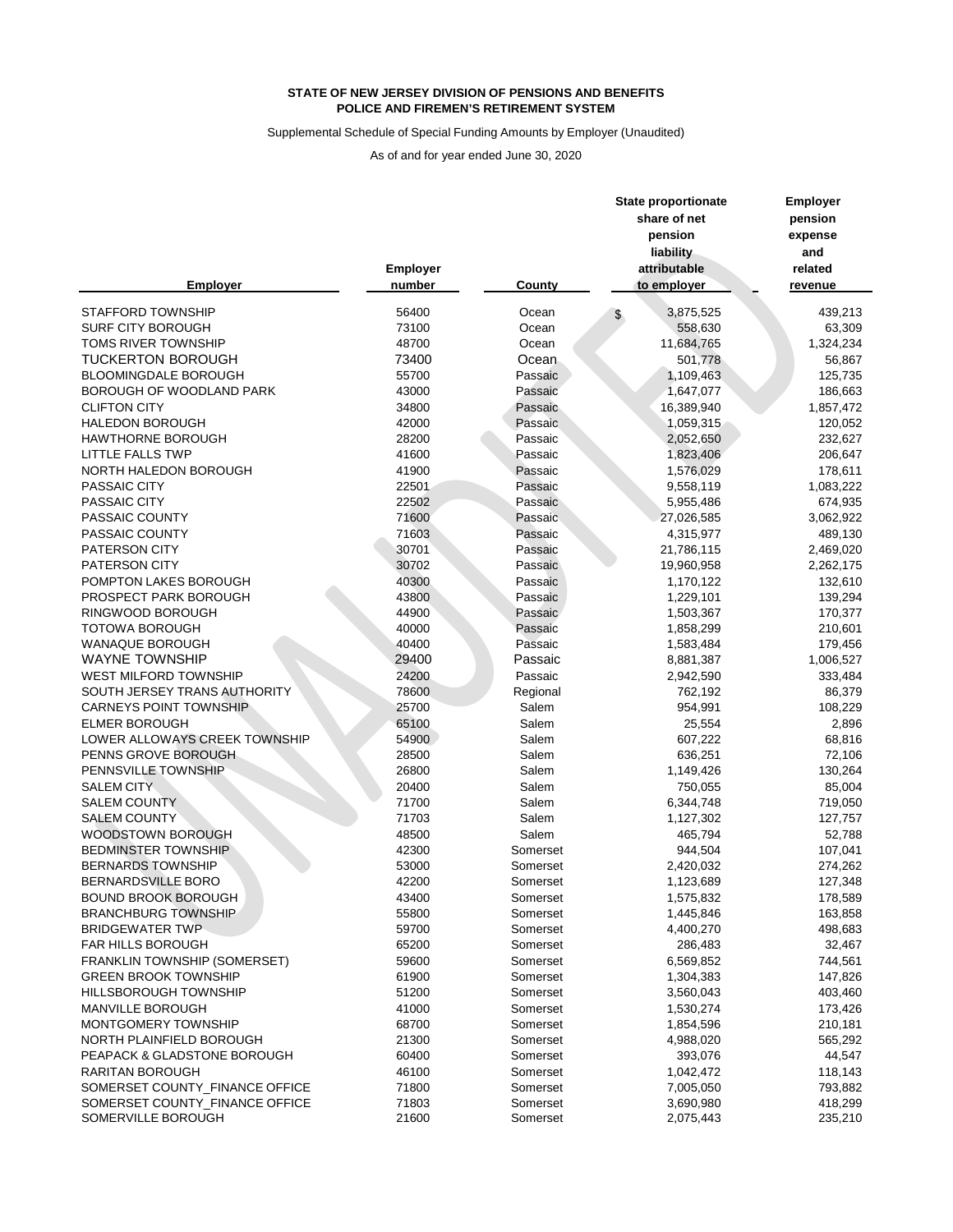## Supplemental Schedule of Special Funding Amounts by Employer (Unaudited)

|                                    |                           |               | <b>State proportionate</b><br>share of net<br>pension<br>liability |            | <b>Employer</b><br>pension<br>expense<br>and |
|------------------------------------|---------------------------|---------------|--------------------------------------------------------------------|------------|----------------------------------------------|
| <b>Employer</b>                    | <b>Employer</b><br>number | <b>County</b> | attributable<br>to employer                                        |            | related<br>revenue                           |
| SOUTH BOUND BROOK BOROUGH          | 48200                     | Somerset      |                                                                    | 737,152    | 83,541                                       |
| <b>WARREN TOWNSHIP</b>             | 51300                     | Somerset      |                                                                    | 2,011,121  | 227,920                                      |
| <b>WATCHUNG BOROUGH</b>            | 29800                     | Somerset      |                                                                    | 1,793,968  | 203,310                                      |
| NJ TRANSIT CORPORATION             | 62300                     | Statewide     |                                                                    | 14,651,244 | 1,660,425                                    |
| WATERFRONT COMM OF NY HARBOR       | 60600                     | Statewide     |                                                                    | 113,538    | 12,867                                       |
| ANDOVER TOWNSHIP                   | 63200                     | Sussex        |                                                                    | 750,414    | 85,044                                       |
| <b>BYRAM TOWNSHIP</b>              | 55900                     | <b>Sussex</b> |                                                                    | 999,885    | 113,317                                      |
| <b>FRANKLIN BOROUGH</b>            | 65400                     | <b>Sussex</b> |                                                                    | 709,653    | 80,425                                       |
| <b>HAMBURG BOROUGH</b>             | 66000                     | <b>Sussex</b> |                                                                    | 346,510    | 39,270                                       |
| <b>HARDYSTON TOWNSHIP</b>          | 66700                     | <b>Sussex</b> |                                                                    | 1,141,036  | 129,314                                      |
| <b>HOPATCONG BOROUGH</b>           | 47800                     | <b>Sussex</b> |                                                                    | 1,511,446  | 171,292                                      |
| <b>NEWTON TOWN</b>                 | 23600                     | <b>Sussex</b> |                                                                    | 1,507,275  | 170,819                                      |
| OGDENSBURG BOROUGH                 | 69500                     | <b>Sussex</b> |                                                                    | 297,582    | 33,725                                       |
| <b>SPARTA TOWNSHIP</b>             | 47500                     | <b>Sussex</b> |                                                                    | 2,126,929  | 241,045                                      |
| STANHOPE BOROUGH                   | 72900                     | <b>Sussex</b> |                                                                    | 440,978    | 49,976                                       |
| <b>SUSSEX COUNTY</b>               | 71903                     | <b>Sussex</b> |                                                                    | 5,345,882  | 605,849                                      |
| <b>VERNON TOWNSHIP</b>             | 54600                     | <b>Sussex</b> |                                                                    | 1,944,189  | 220,335                                      |
| <b>BERKELEY HEIGHTS TOWNSHIP</b>   | 49300                     | Union         |                                                                    | 1,571,017  | 178,043                                      |
| <b>CLARK TOWNSHIP</b>              | 52600                     | Union         |                                                                    | 2,188,326  | 248,003                                      |
| <b>CRANFORD TOWNSHIP</b>           | 25401                     | Union         |                                                                    | 3,058,131  | 346,578                                      |
| <b>CRANFORD TOWNSHIP</b>           | 25402                     | Union         |                                                                    | 1,398,833  | 158,530                                      |
| <b>ELIZABETH CITY</b>              | 21001                     | Union         |                                                                    | 18,469,268 | 2,093,122                                    |
| <b>ELIZABETH CITY</b>              | 21002                     | Union         |                                                                    | 14,404,889 | 1,632,506                                    |
| FANWOOD BOROUGH                    | 31100                     | Union         |                                                                    | 1,079,422  | 122,331                                      |
| <b>GARWOOD BOROUGH</b>             | 29700                     | Union         |                                                                    | 915,714    | 103,778                                      |
| <b>HILLSIDE TOWNSHIP</b>           | 34301                     | Union         |                                                                    | 3,760,549  | 426,183                                      |
| <b>HILLSIDE TOWNSHIP</b>           | 34302                     | Union         |                                                                    | 2,961,767  | 335,657                                      |
| <b>KENILWORTH BOROUGH</b>          | 31000                     | Union         |                                                                    | 1,675,546  | 189,890                                      |
| <b>LINDEN CITY</b>                 | 35900                     | Union         |                                                                    | 13,933,618 | 1,579,097                                    |
| <b>MOUNTAINSIDE BOROUGH</b>        | 39500                     | Union         |                                                                    | 1,296,037  | 146,880                                      |
| NEW PROVIDENCE BOROUGH             | 50300                     | Union         |                                                                    | 1,611,978  | 182,685                                      |
| PLAINFIELD CITY                    | 20600                     | Union         |                                                                    | 11,225,828 | 1,272,223                                    |
| <b>RAHWAY CITY</b>                 | 34100                     | Union         |                                                                    | 6,945,890  | 787,178                                      |
| ROSELLE BOROUGH                    | 21800                     | Union         |                                                                    | 5,140,842  | 582,611                                      |
| ROSELLE PARK BOROUGH               | 25000                     | Union         |                                                                    | 1,759,423  | 199,395                                      |
| <b>SCOTCH PLAINS TOWNSHIP</b>      | 34500                     | Union         |                                                                    | 2,702,899  | 306,319                                      |
| SPRINGFIELD TOWNSHIP (UNION)       | 26200                     | Union         |                                                                    | 3,967,953  | 449,688                                      |
| <b>SUMMIT CITY</b>                 | 28100                     | Union         |                                                                    | 5,231,603  | 592,897                                      |
| UNION COUNTY                       | 72000                     | Union         |                                                                    | 11,323,267 | 1,283,266                                    |
| <b>UNION COUNTY</b>                | 72001                     | Union         |                                                                    | 3,219,967  | 364,919                                      |
| <b>UNION COUNTY</b>                | 72003                     | Union         |                                                                    | 13,281,435 | 1,505,185                                    |
| UNION TOWNSHIP (UNION)             | 32600                     | Union         |                                                                    | 14,677,600 | 1,663,412                                    |
| <b>WESTFIELD TOWN</b>              | 20800                     | Union         |                                                                    | 5,017,817  | 568,669                                      |
| <b>WINFIELD TOWNSHIP</b>           | 74100                     | Union         |                                                                    | 454,776    | 51,540                                       |
| <b>BELVIDERE TOWN</b>              | 63500                     | Warren        |                                                                    | 295,514    | 33,491                                       |
| <b>BLAIRSTOWN TOWNSHIP</b>         | 63600                     | Warren        |                                                                    | 387,921    | 43,963                                       |
| <b>GREENWICH TOWNSHIP (WARREN)</b> | 65900                     | Warren        |                                                                    | 635,792    | 72,054                                       |
| <b>HACKETTSTOWN TOWN</b>           | 56900                     | Warren        |                                                                    | 1,021,115  | 115,723                                      |
| <b>INDEPENDENCE TWP</b>            | 60500                     | Warren        |                                                                    | 405,352    | 45,939                                       |
| LOPATCONG TOWNSHIP                 | 50900                     | Warren        |                                                                    | 855,621    | 96,967                                       |
| MANSFIELD TOWNSHIP (WARREN)        | 54100                     | Warren        |                                                                    | 724,614    | 82,120                                       |
| PHILLIPSBURG TOWN                  | 38800                     | Warren        |                                                                    | 2,334,622  | 264,583                                      |
| POHATCONG TOWNSHIP                 | 51900                     | Warren        |                                                                    | 669,324    | 75,854                                       |